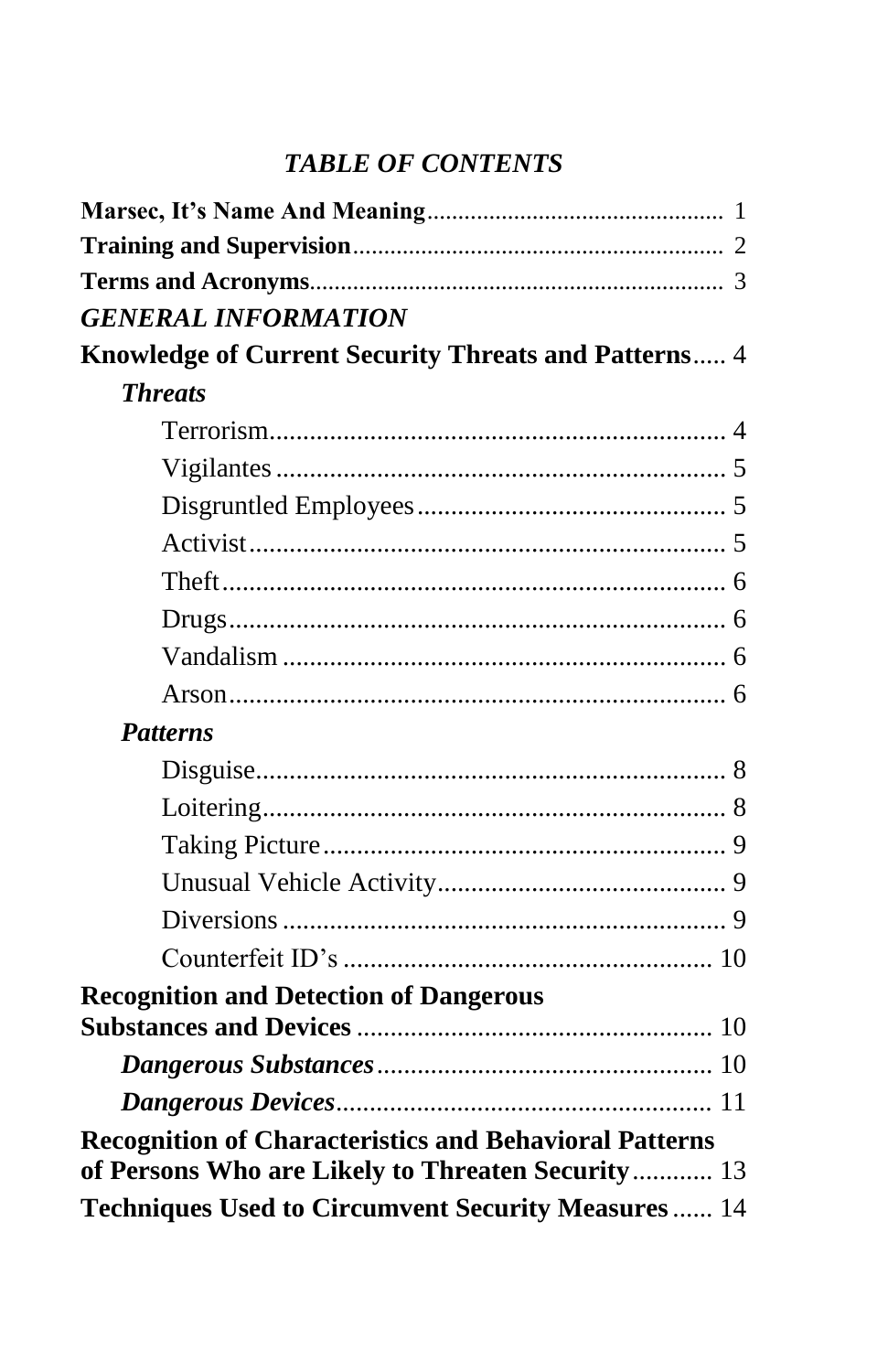| The Meaning and Consequential Requirements                   |  |
|--------------------------------------------------------------|--|
|                                                              |  |
| <b>Crowd Management and Control Techniques17</b>             |  |
| <b>Methods of Physical Screening of Persons,</b>             |  |
| Personal Effects, Baggage, Cargo and Vessel Stores 18        |  |
| <b>SITE SPECIFIC INFORMATION</b>                             |  |
|                                                              |  |
| <b>Knowledge of Emergency Procedures</b>                     |  |
|                                                              |  |
| <b>Operation of Security Equipment and Systems 20</b>        |  |
| <b>Testing, Calibration and Maintenance of</b>               |  |
|                                                              |  |
| <b>Inspection, Control and Monitoring Techniques 21</b>      |  |
| <b>Relevant Provisions of the Facility Security Plan  21</b> |  |
|                                                              |  |
|                                                              |  |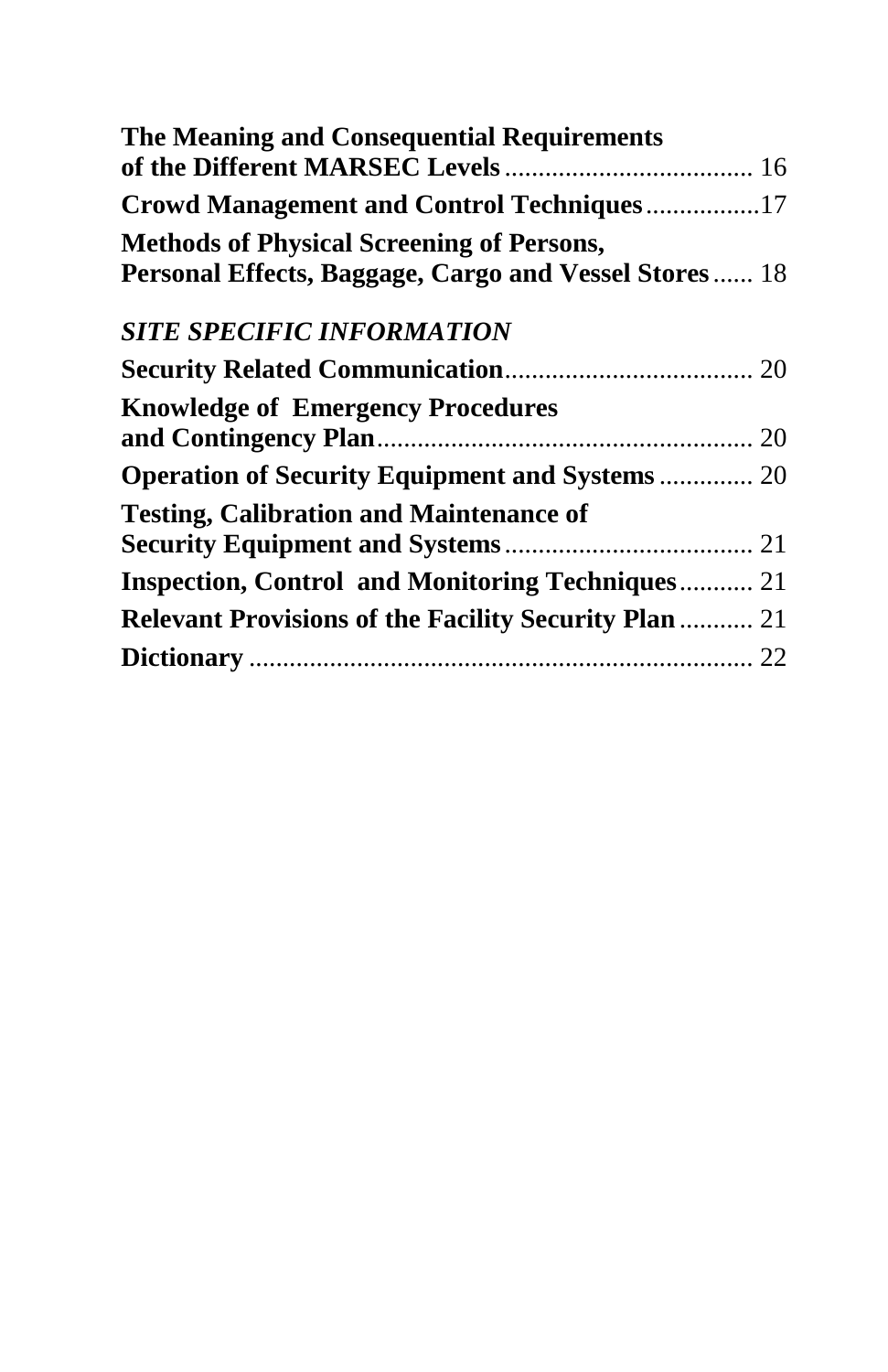### *Marsec, It's Name And Meaning*

*MARSEC* is the term used for *Maritime Security*. Maritime Security is directed towards providing security for the United States by way of the waterways. The term *MARSEC* is derived from the first three letters of Maritime and the first three letters of Security. These letters were combined to form the word *MARSEC*.

*MARSEC* is primarily enforced by the **U**NITED **S**TATES **C**OAST **G**UARD (USCG) but is also enforced by the **D**EPARTMENT OF **H**OMELAND **S**ECURITY (DHS). The Coast Guard is a branch of the DHS and together they protect the United States from all enemies, both foreign and domestic that would wish to do harm to American civilians.

The Coast Guard's homeland security role includes:

- Protect ports, the flow of commerce, and the marine transportation system from terrorism.
- Maintain maritime border security against illegal drugs, illegal aliens, firearms, and weapons of mass destruction.
- Ensure that we (USCG) can rapidly deploy and resupply our military assets, both by keeping Coast Guard units at a high state of readiness, and by keeping marine transportation open for the transit assets and personnel from other branches of the armed forces.
- Protect against illegal fishing and indiscriminate destruction of living marine resources, prevention and response to oil and hazardous material spills--both accidental and intentional.
- Coordinate efforts and intelligence with federal, state, and local agencies.

Due to the nature of maritime security duties, it is necessary for all security officers to undergo training in MARSEC to be eligible for employment. This insures that every security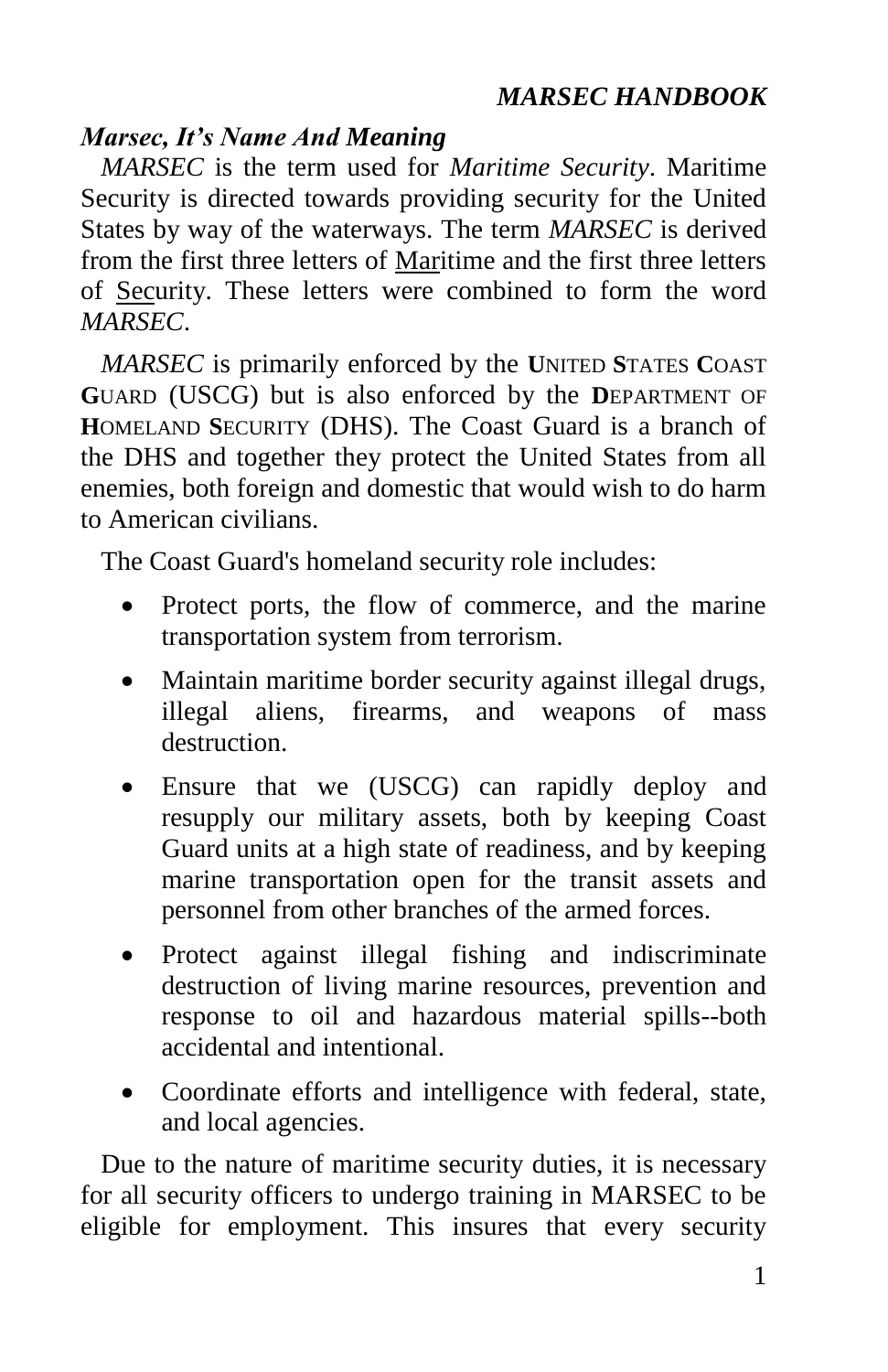officer at Patriot Security EOC. is capable of performing the required duties as set forth by the U.S. Coast Guard in 33 CFR part 105.

# *Training and Supervision*

All new Patriot Security EOC. officers are required to undergo training in Maritime Security before employment. The training is broken down into two different and distinct sections. Each section is designed to give the security officer the most efficient training possible in the most effective method available.

Section One deals with information that is relevant to all sites and is therefore called *General Information*. Section Two is information that is specific to each site and it is therefore called *Site Specific Information*. Section One is taught in the classroom whereas Section Two is taught on site. The sections are as follows:

# **Section One - General information**

- a. Knowledge of current security threats and patterns.
- b. Recognition and detection of dangerous substances and devices.
- c. Recognition of characteristics and behavioral patterns of persons who are likely to threaten security.
- d. Techniques used to circumvent security measures.
- e. The meaning and consequential requirements of the different MARSEC levels.
- f. Crowd management and control techniques
- g. Methods of physical screening of persons, personal effects, baggage, cargo and vessel stores.

# **Section Two - Site Specific Information**

- h. Security related communications.
- i. Knowledge of emergency procedures and contingency plans.
- j. Operation of security equipment and systems
- k. Testing, calibrations and maintenance of security equipment and systems.
- l. Inspection, control and monitoring techniques.
- m. Relevant provisions of the Facility Security Plan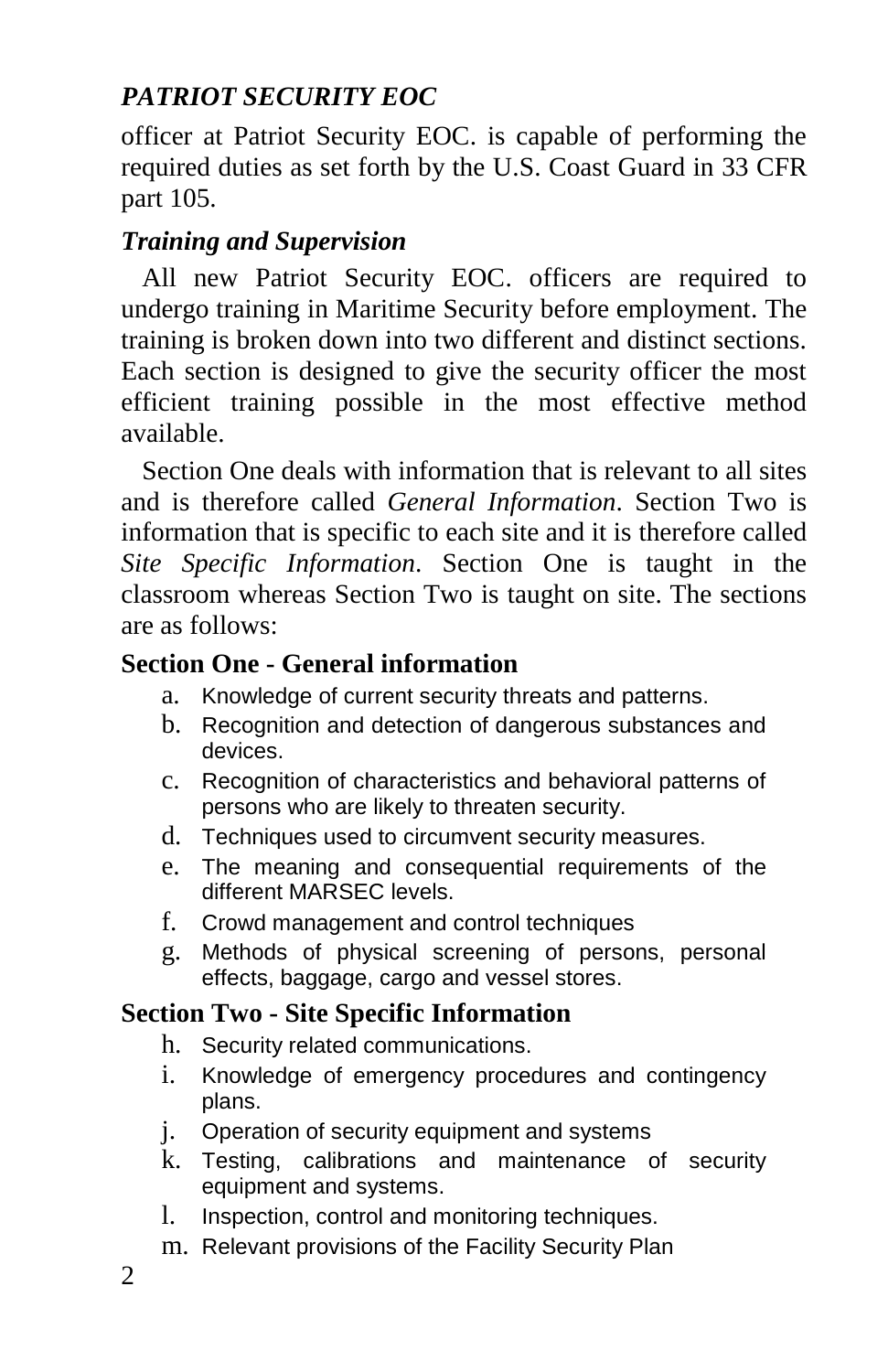# **Terms and Acronyms**<sup>1</sup>

As a security officer posted at a *MARSEC* facility you will hear terms and acronyms that you will need to be familiar with.

The list below are some of the most common acronyms you will most likely hear:

| <b>FSP</b>                             | <b>Facility Security Plan</b>                                                                         | Plan designed for each<br>facility to determine the<br>security measures for<br>each MARSEC Level. |
|----------------------------------------|-------------------------------------------------------------------------------------------------------|----------------------------------------------------------------------------------------------------|
| <b>FSO</b><br><b>VSO</b><br><b>CSO</b> | <b>Facility Security Officer</b><br><b>Vessel Security Officer</b><br><b>Company Security Officer</b> | This is the primary<br>client contact for any-<br>thing concerning<br>MARSEC.                      |
| <b>USCG</b>                            | <b>United States Coast Guard</b>                                                                      | Primary enforcer of<br>Maritime Security.                                                          |
| <b>DHS</b>                             | Department of Homeland<br>Security                                                                    | Government agency<br>responsible for the<br>safety and security of<br>the United States.           |

#### **Table 1.1 List of Common Acronyms**

The list below are some of the most common terms you are most likely to hear:

| <b>Term</b>       | <b>Meaning</b> |
|-------------------|----------------|
| Screening         | Searching      |
| Vessel            | Boat or Ship   |
| Moored or Berthed | Docked         |
| Wharf             | Dock           |

#### **Table 1.2 List of Common Terms**

 $\overline{a}$ 

<sup>1</sup> A word formed from the initial letters of a multi-word name, for example: **U**nited **S**tates **C**oast **G**uard = USCG.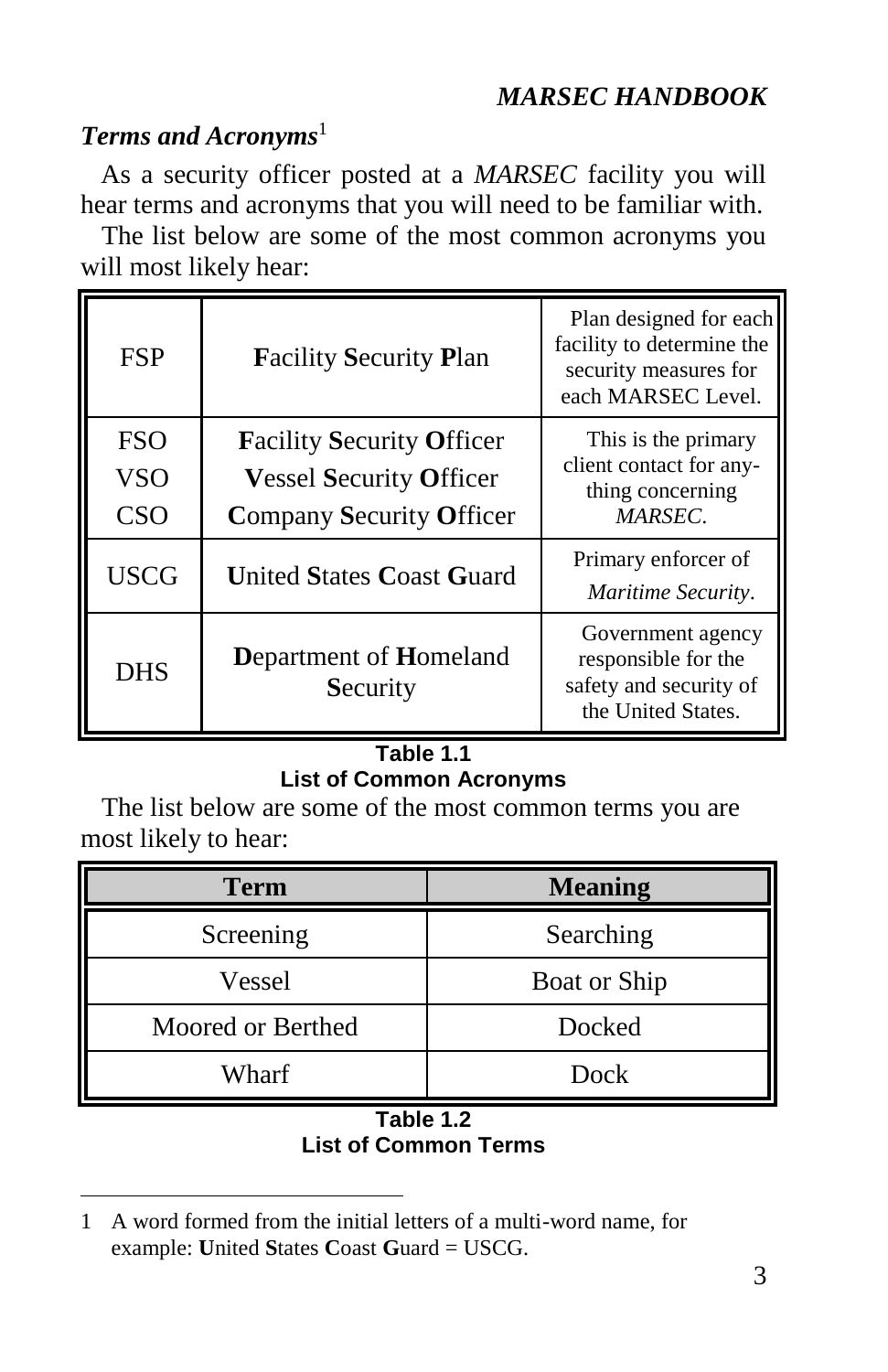We will now take a closer look at the information contained in

*SECTION ONE – GENERAL INFORMATION***.**

# *Knowledge of Current Security Threats and Patterns*

As the world in which we live grows ever more complicated, the modern day security officer must be ever vigilant in the pursuit to stay ahead of those that wish to do harm to the American working class and way of life.

It is imperative that the security officer keep up to date on the threats of unlawful persons and the patterns they employ to accomplish their lawless deeds.

# *THREATS*

A few examples of threats can be found in List 1. This list in no way includes all the types of threats presented to the facilities under the protection of the security officer, but it does include the most common ones that the security officer needs to be aware of.

| <b>Terrorism</b><br><b>Disgruntled Employees</b> | <b>Vigilantes</b><br><b>Activist</b> |
|--------------------------------------------------|--------------------------------------|
| Theft                                            | Drugs/Alcohol                        |
| Vandalism                                        | Arson                                |

#### **List 1 Example of Threats**

# *Terrorism*

Terrorist are basically broken down into two parts, Foreign and Domestic. Foreign terrorist are persons that perform terrorist acts against a country in which they are **not** a citizen whereas a domestic terrorist are persons that perform terrorist acts against a country in which they **are** a citizen.

An example of a foreign terrorist for the United States would be Usama bin Laden also spelled Osama bin Laden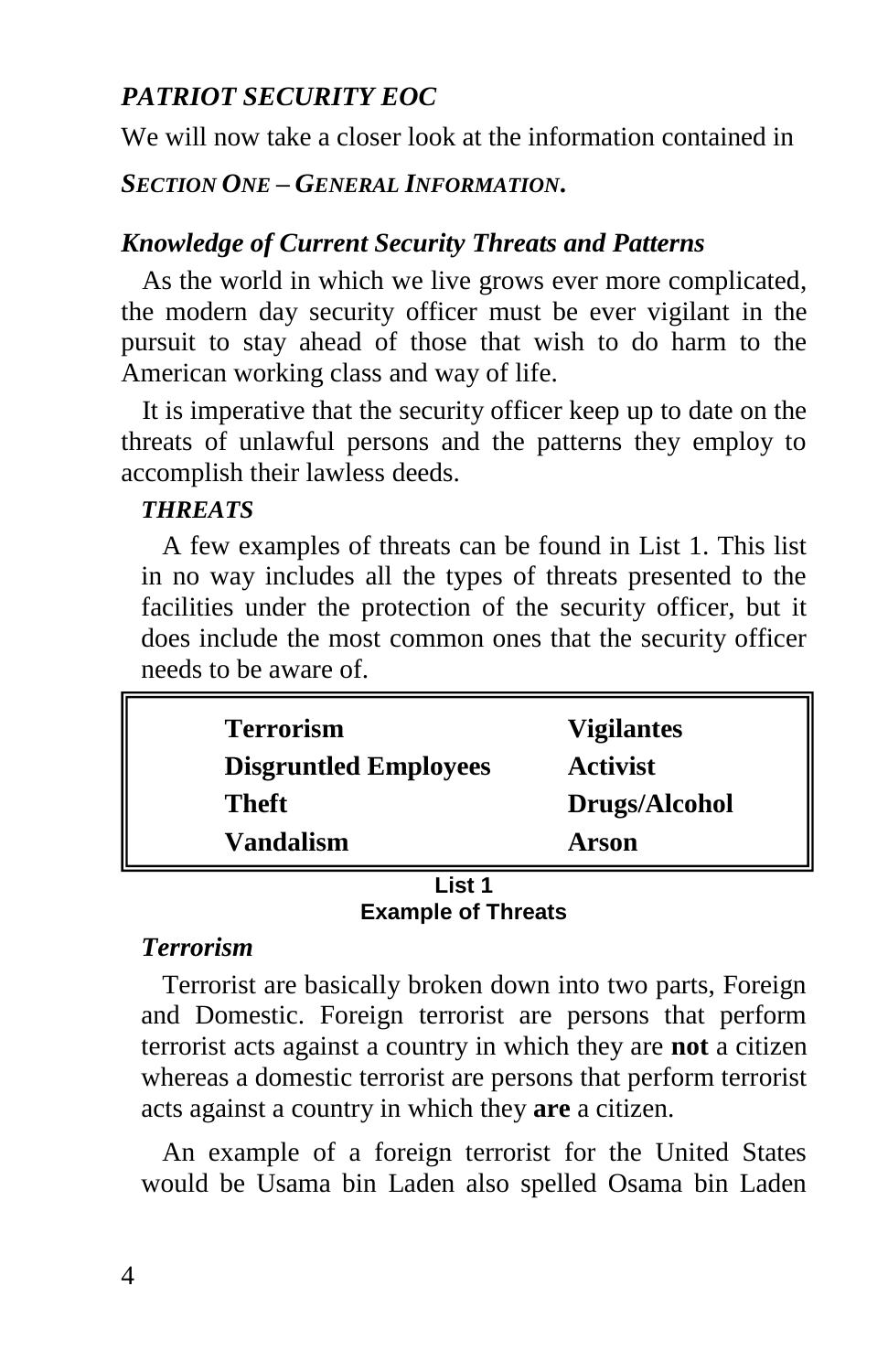(سامة أ ن ب ن الد(, the leader of Al Qaeda. Usama was born in Riyadh, Saudi Arabia.

An example of a domestic terrorist for the United States would be Timothy McVeigh who blew up the Alfred P. Murrah Federal Building in Oklahoma City or Ted Kaczynski who was called the Unabomber.

These are domestic terrorist because they are United States citizens and committed terrorist acts against their own country.

# *Vigilantes*

A vigilante is someone who takes enforcement of law or moral code into his or her own hands. For this reason the security officer must be aware of persons that could possibly attempt to do harm to a facility because they have a grievance against it. Activist often fall into this category because they attempt to damage equipment and property of facilities and companies.

# *Disgruntled Employees*

A disgruntled employee is difficult to identify. For this reason the security officer must always be on the lookout for client employees that might be "less than happy" with their employer and might take actions to do them harm.

A few things to look out for are employees that talk to you about being passed over for a promotion or raise, having an idea that was theirs stolen by a superior. Any of these could be signs that an employee might be unstable. These encounters should be reported to the client.

# *Activist*

Activist can be very uncomforting for the security officer. As mentioned in *vigilantes*, activist often attempt to disrupt operation of a facility by damaging equipment and property. Thy also often hold protest with the intent of disrupting the day-to-day operations of a facility. In the event of a protest the security officer should be ever vigilant in keep a close eye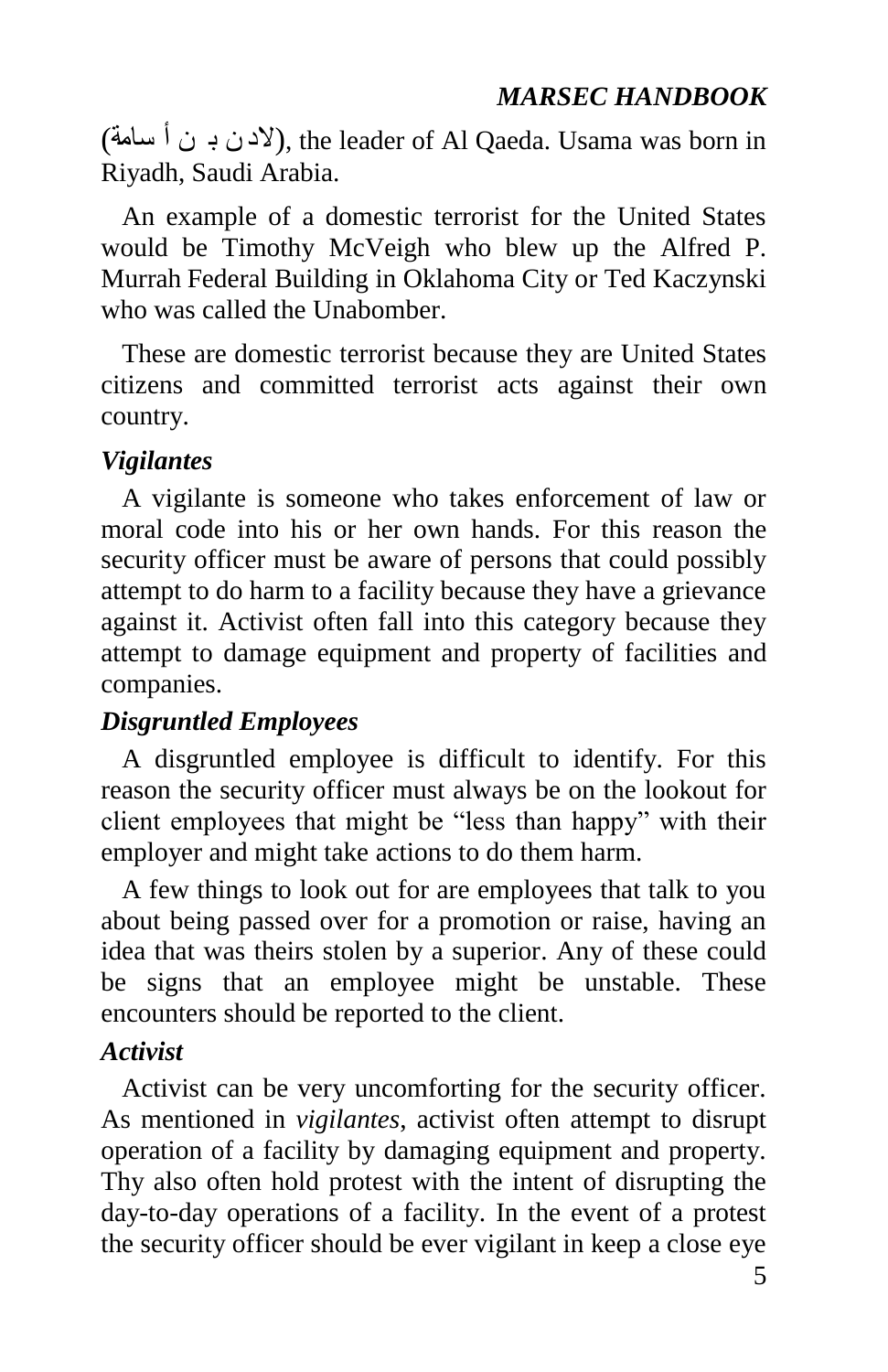on the protestors to ensure that none of them breach the secure perimeter.

## *Theft*

An employee may feel that the company or facility "owes" them something and therefore decide that taking something of value from the company or facility is justified. It is estimated that two-thirds of thefts are committed by employees.

For this reason many facilities require "Gate Passes" before any employee is allowed to exit with company items or tools of any type, even if the employee claims they are theirs.

# *Drugs/Alcohol*

The security officer should always be on the lookout for drug or alcohol use. This type of activity endangers not only the employee using the drugs but everyone around him or her.

If drug/alcohol use is suspected but not directly observed by the security officer, never assume such activity has occurred. If you smell marijuana or alcohol it is proper to report what you have observed but never claim the person is intoxicated. You only report what you **know**, not what you **suspect or think** is true.

#### *Vandalism*

Vandalism is the conspicuous defacement or destruction of a structure or symbol against the will of the owner or governing body. It can be done as an expression of contempt, creativity, or both. In many cases it is perpetrated by young adolescents who think it is "fun" to spray-paint items, brake windows, uproot flowers and the like.

Security personnel should always be alert for such activity and preventing it where possible by their presence. Once an activity is in progress it should be reported to law enforcement. The security officers responsibility is to observe and report, **not** apprehend.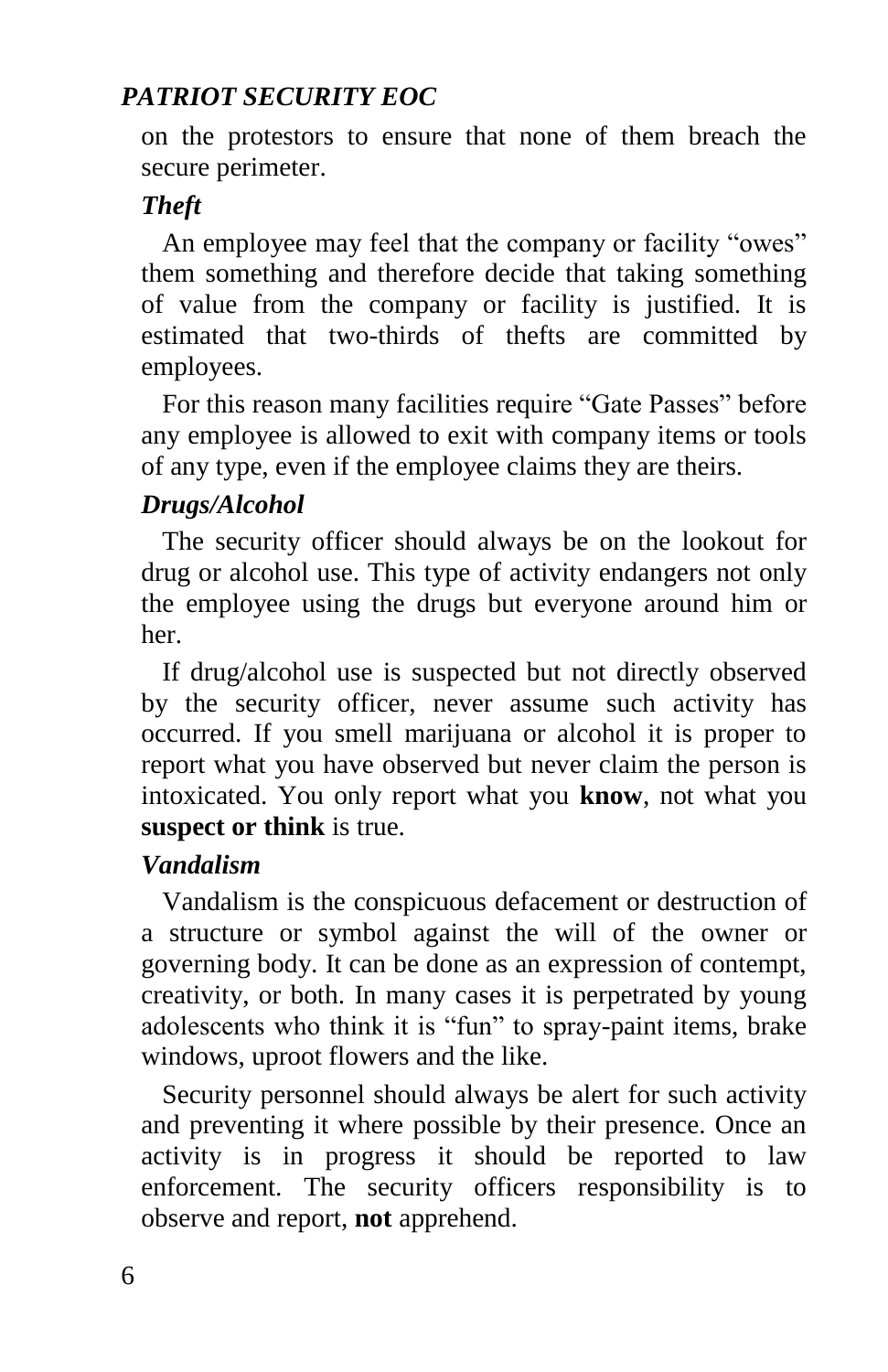# *Arson*

Arson is the crime of setting a fire with intent to cause damage. It is a rare crime but never-the-less one that security personnel should be aware of. If a fire is reported or observed by security personnel, if it is still very small and you are trained in the proper use of a fire extinguisher you may attempt to extinguish the fire if it can be accomplished without any possibility of harm.

If you are not trained in the proper use of a fire extinguisher or the fire is large, evacuate the area and call 911. In any case of a fire your primary responsibility is to safely evacuate the area and protect lives over attempting to extinguish the fire.

# *PATTERNS*

In List 2 below are a few examples of patterns that could be used to threaten security. Patterns are to imitate or mimic the design of something. Therefore for our purpose it means the means by which a person may attempt to obtain **S**ENSITIVE **S**ECURITY **I**NFORMATION (SSI). *Sensitive Security Information* is information that is used by security personnel to perform their security duties.

| <b>Disguise</b>        | Loitering                       |
|------------------------|---------------------------------|
| <b>Taking Pictures</b> | <b>Unusual Vehicle Activity</b> |
| <b>Diversions</b>      | Counterfeit ID's                |
| l ist 2                |                                 |

# **Examples of Patterns**

# *Disguise*

Disguise is a very effective tool used by those wishing to circumvent security measures and is very simple to accomplish.

A disguise is not only someone wearing a fake beard or mustache, it is also a person pretending to be someone they are not. In short, a disguise is a form of deception, which is to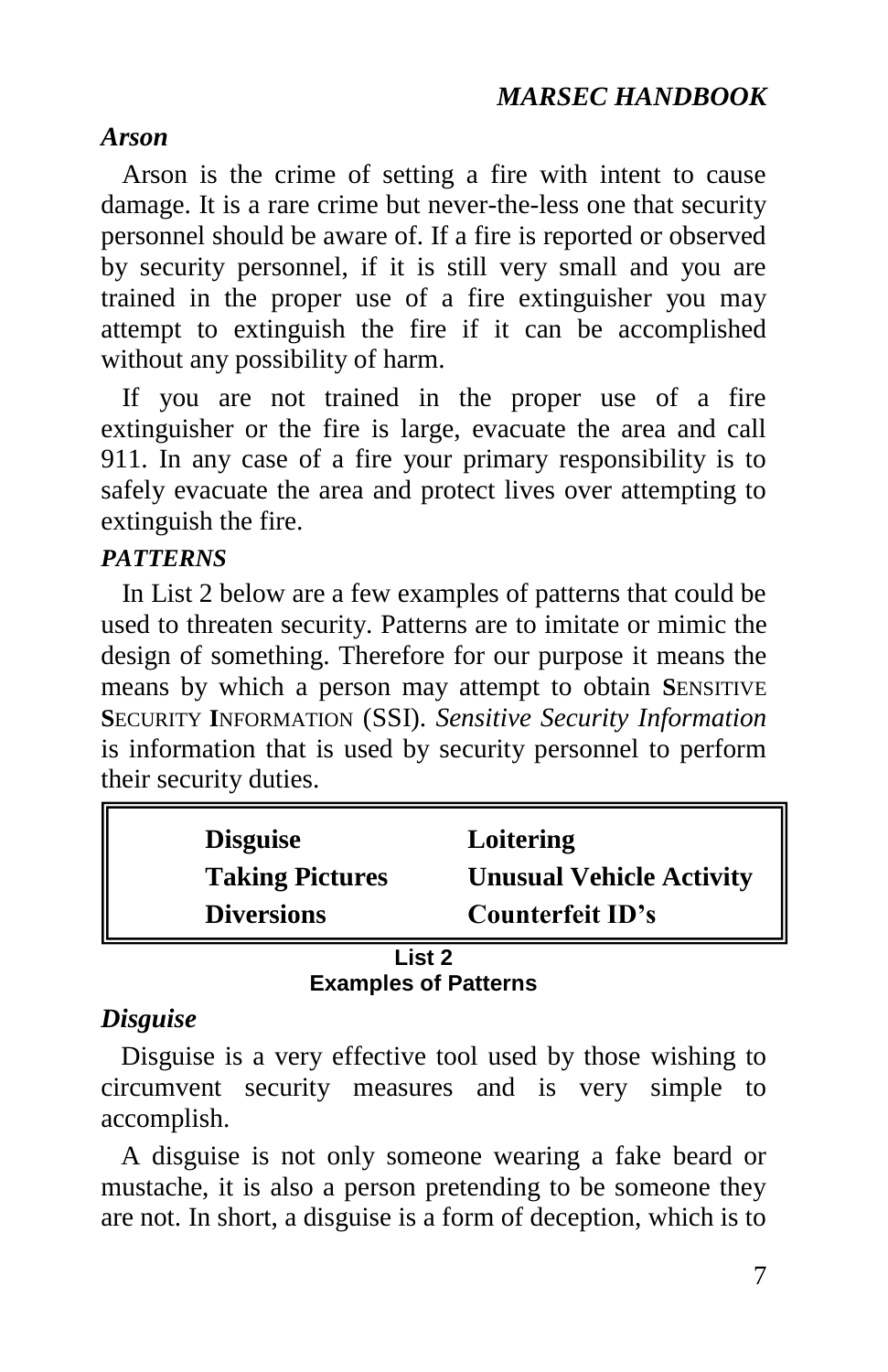intentionally distort the truth in order to mislead others. This is accomplished in many different ways but a few are listed below. These are only a guideline, there are many other ways disguises can be used to gain access. The general rule is, if it falls out of **G**eneral **O**perating **P**rocedures (GOP) extra steps should be taken to ensure security is maintained.

# *Pretending to be an Employee, Delivery Person, Taxi Driver or Visitor*

Anyone arriving at your post requesting access to a facility must be properly handled according to the **F**acility **S**ecurity **P**lan (FSP).

If a person arrives and states they are a new employee, you should contact the proper client personnel to verify the person's statement. Once verified, the new employee can then be processed as normal.

The same rule applies if a person arrives and claims to be a delivery person or a Taxi driver. (Some delivery services are given special treatment, such as UPS or Fed-EX by the client and you should follow the clients wishes in such cases.) In nearly all cases you should call the client contact listed in your *Post Orders* provided by Patriot Security Ltd. to verify the persons status for access onto the property.

#### *Loitering*

Loitering is to stand idly or to stop numerous times. In most cases this is not a security threat but someone who is waiting on another person or resting before moving on. Security personnel however, cannot take anything for granted. Never assume that the person is simply waiting on someone, you should always be aware of everything within your sight.

It should be stressed again that the security officers main objective is to deter by their presence and *observe and report*. When you notice someone loitering, simply keep them under observation and note any strange or odd behavior.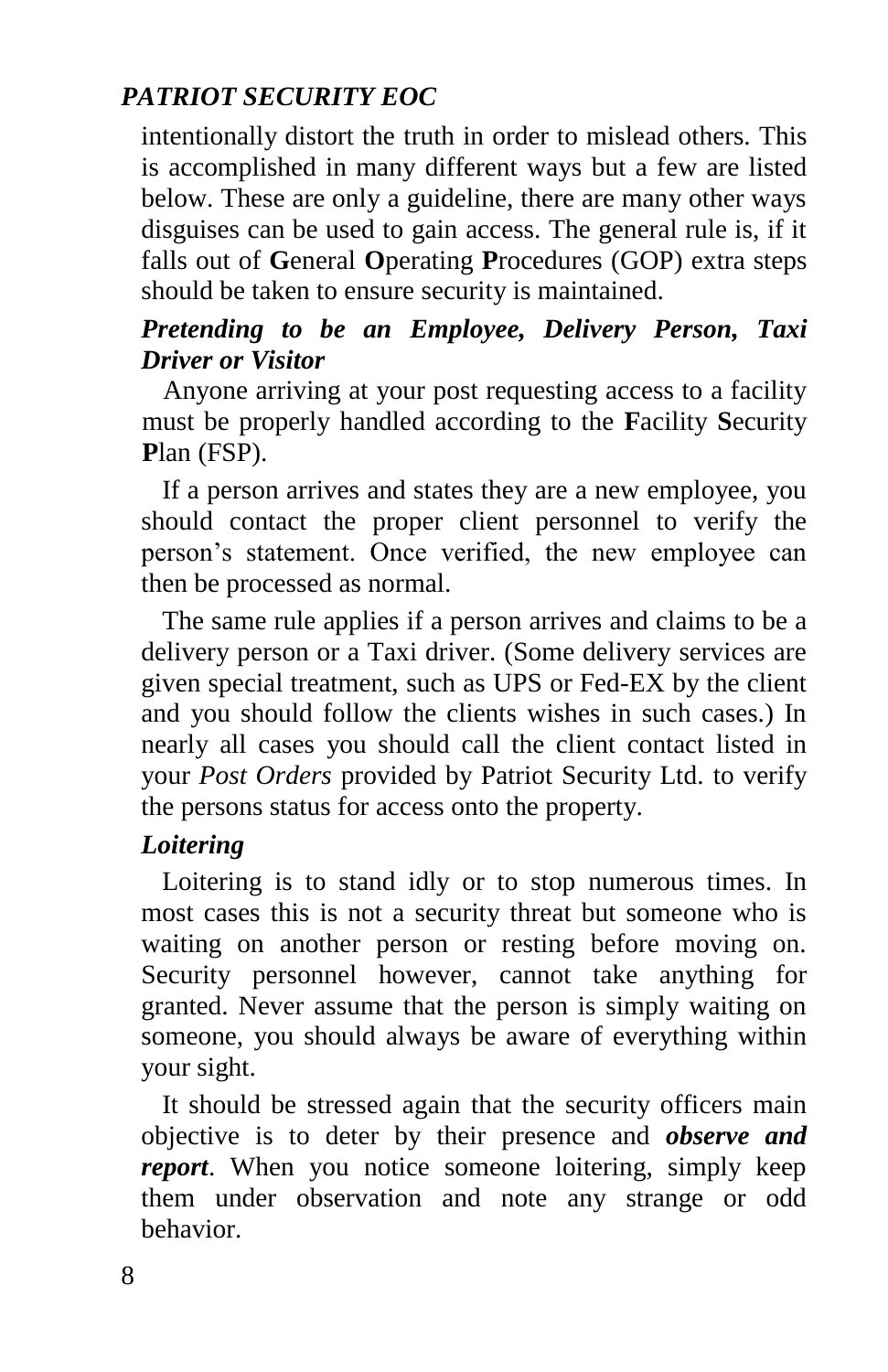If you feel that this person is observing your security duties, make a note of their description and report it to the Patriot Security office for further direction. *DO NOT APPROACH THE PERSON.*

## *Taking Pictures*

It is illegal to take pictures of any facility under MARSEC supervision. With the ever growing technology of cell phones it is becoming more difficult to enforce this law.

If you notice anyone taking pictures with a camera you should report it to the **F**ACILITY **S**ECURITY **O**FFICER (FSO) immediately. If the FSO informs you that they have permission you have performed your duty of **observing and reporting.**

If the FSO was not aware of the person taking pictures, you should continue observation of the person taking pictures. You should make notes on the person's description and movements and approximately what they were taking pictures of. *DO NOT APPROACH THE PERSON.*

Once the incident is over the information in your notebook should be placed in a Patriot Security EOC *Incident Report*.

#### *Unusual Vehicle Activity*

Unusual Vehicle Activity can be as simple as observing the same vehicle passing back and forth in front of your security building several times in a short period of time. Or it could be observing a vehicle stopping short of your gate and turning around to leave.

In most cases it will simply be someone lost or looking for another company or facility. In any case, make a note of it in an *Incident Report*. Your report should include the make, model, color, number of persons in the vehicle and license plate number if possible as well as the time of the incident.

#### *Diversions*

Diversions can be easily implemented. A small grass fire, fender bender on the road, two people fighting, etc. All of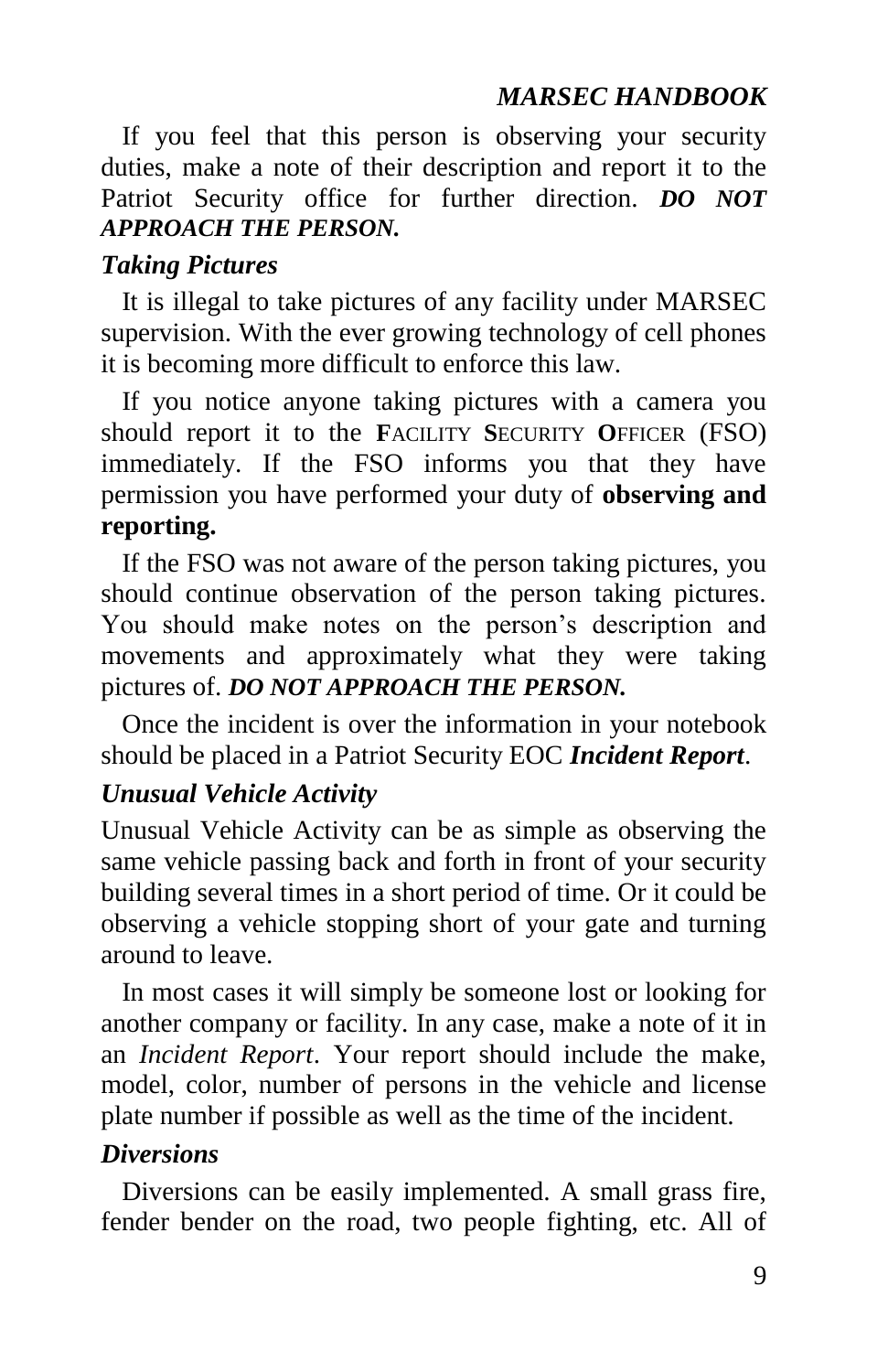these could be designed to draw your attention away from your duties and thereby allowing someone to gain access onto the property without your knowledge.

Your duties are to **observe and report**. In the event that any situation arises that could possibly be a diversion, maintain your post and report the situation to the client and follow their direction.

# *Counterfeit ID's*

Counterfeit ID's can be used to gain inappropriate access onto the property. In recent times **I**NDUSTRIAL **S**AFETY **T**RAINING **C**OUNCIL (ISTC) badges have been counterfeited to gain access by workers that are not legal to be employed in the United States. These could also be used by terrorist to gain access to the property.

When looking at an ID, look for any signs of alterations such as picture is not correct, dates have been changed, card not in the right format or on the correct material.

# **Recognition and Detection of Dangerous Substances and Devices**

# *DANGEROUS SUBSTANCES*

Dangerous substances fall under many different categories. Not only are dynamite, TNT, guns and knives dangerous but many common substances can be considered dangerous as well if used improperly. List 3 shows a few of the common substances that could be considered dangerous if used improperly.

| <b>Gasoline or Diesel</b> | <b>Welding Tanks</b> |
|---------------------------|----------------------|
| <b>Chlorine</b>           | Ammonia              |
| <b>Butane</b>             | <b>Propane</b>       |

#### **List 3 Dangerous Common Substances**

# *Gasoline or Diesel*

10 Gasoline is a common component that is used to make what is commonly referred to as a "gas bomb" or "Molotov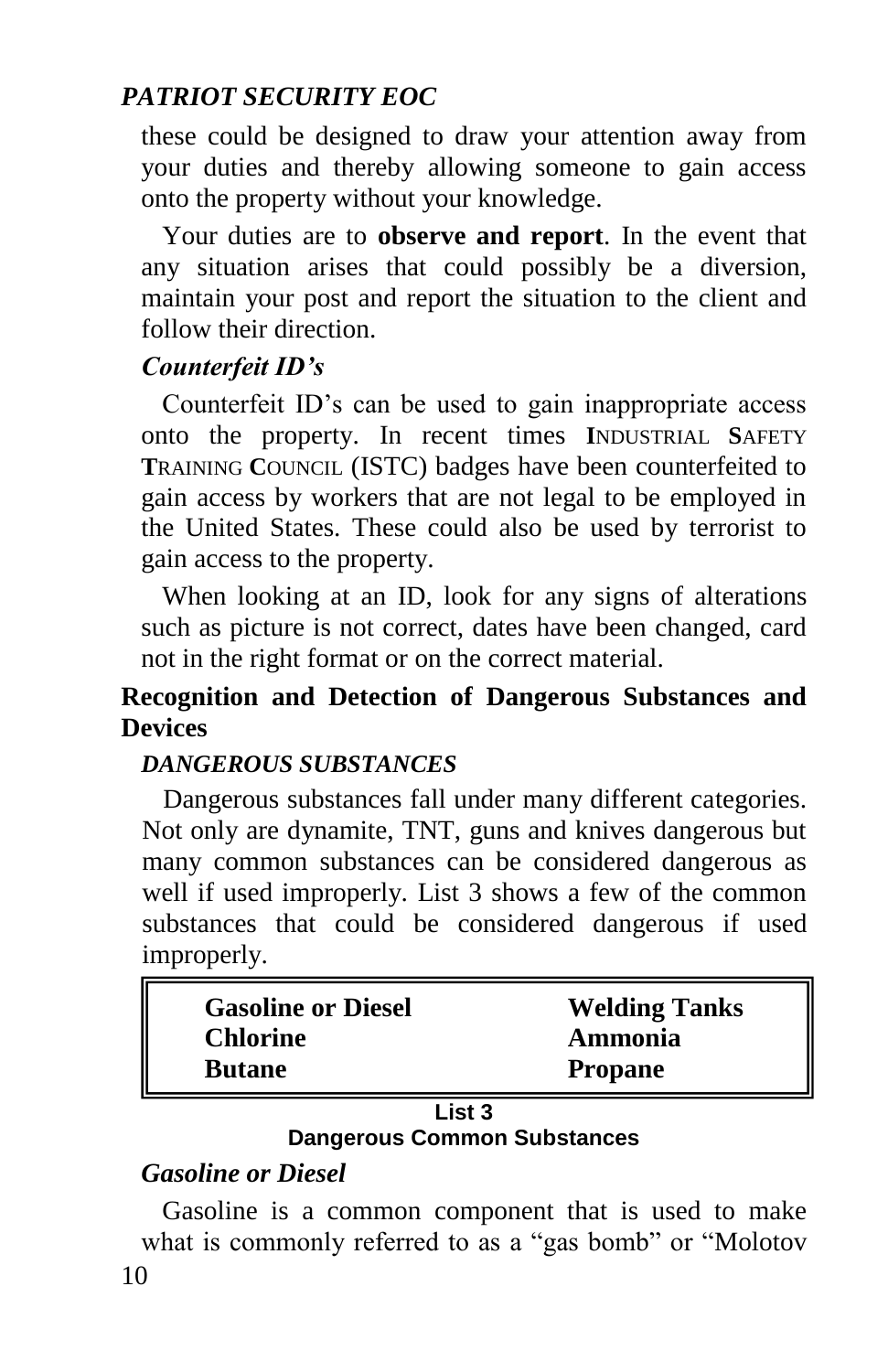cocktail." These combustible devices are simple to make and very effective when used as a device for arson.

Under no circumstances is anyone with such a device allowed onto the premises of any facility under *MARSEC* supervision. These devises have only one purpose, to cause havoc and destruction.

# *Welding Tanks*

Welding tanks are generally made up of both oxygen tanks and acetylene

# *Chlorine & Ammonia*

Chlorine & Ammonia are common everyday cleaning chemicals. Therefore if you were to screen (search) a cleaning crews vehicle and these items were present, you wouldn't think anything about. In other words, it's something you would expect to find in a cleaning crews vehicle. However, if it were in any other vehicle you should consider it uncommon and a security risk. Why? Because when these two chemicals are mixed together, they form a toxic gas.

# *Butane & Propane*

Both butane and propane are explosive gases and should be treated as such. Many people use propane gas for their barbeque grill and when it is empty they take it to be refilled or exchanged. For this reason it is possible to find this item in an individuals vehicle.

No matter what the reason, or even if the container is empty, it cannot be allowed onto the property. It should be considered a security threat. It doesn't necessarily mean the owner of the container has any intention of doing anything improper with it. It must be confiscated until the person leaves the property.

# *DANGEROUS DEVICES*

Dangerous devices come in many shapes, sizes and are made from many different materials. Almost anything can be made into a dangerous device.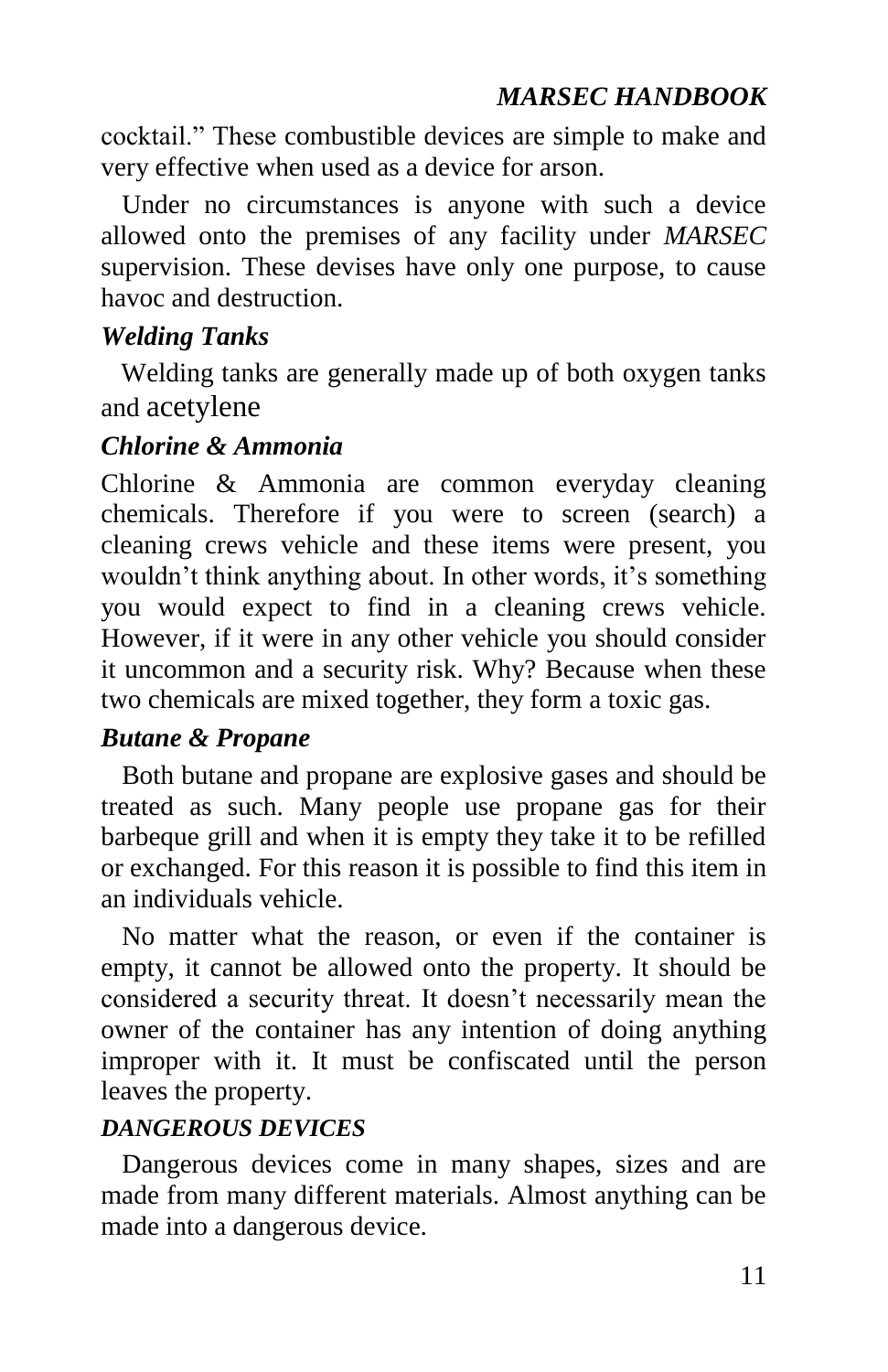List 4 below shows a few of the most common devices used in crimes and terrorist incidents.

| Guns            | <b>Knives</b>       |
|-----------------|---------------------|
| <b>Bombs</b>    | <b>Dirty Bombs</b>  |
| <b>Dynamite</b> | <b>Letter Bombs</b> |

#### **List 4 Dangerous Devices**

#### *Guns & Knives*

Guns and knives are two of the most popular items used in violent crimes. This in no way infers that guns and knives are dangerous just because they are *guns and knives*. These items are only dangerous if used improperly.

Billons of people use knives on a daily basis without causing harm to others. They use them to peal an apple or orange, to cut their steak or even simply spread butter on a piece of toast. But when used improperly, such as a weapon to kill someone, they become a dangerous device.

The same is true of guns. Contrary to popular opinion, no one has ever been shot by an empty gun. People have only been shot by a gun that they thought was empty, but that only happens because of the lack of respect and proper procedures for gun use.

Millions of people every day use guns for hunting, sports and self-protection. It is only when guns are used for unlawful purposes that they become a dangerous device.

#### *Bombs*

Bombs are explosive devises used to destroy people and property. They have no value other than to cause havoc and destruction. A bomb can be made to look like anything, a flashlight, camera, toy doll etc. For this reason, anything that is out of the ordinary should be considered suspicious. Never pick up anything that is laying around that could be a bomb.

12 Never use a cell phone, walkie-talkie or radio near an item you suspect could be a bomb. These radio waves could set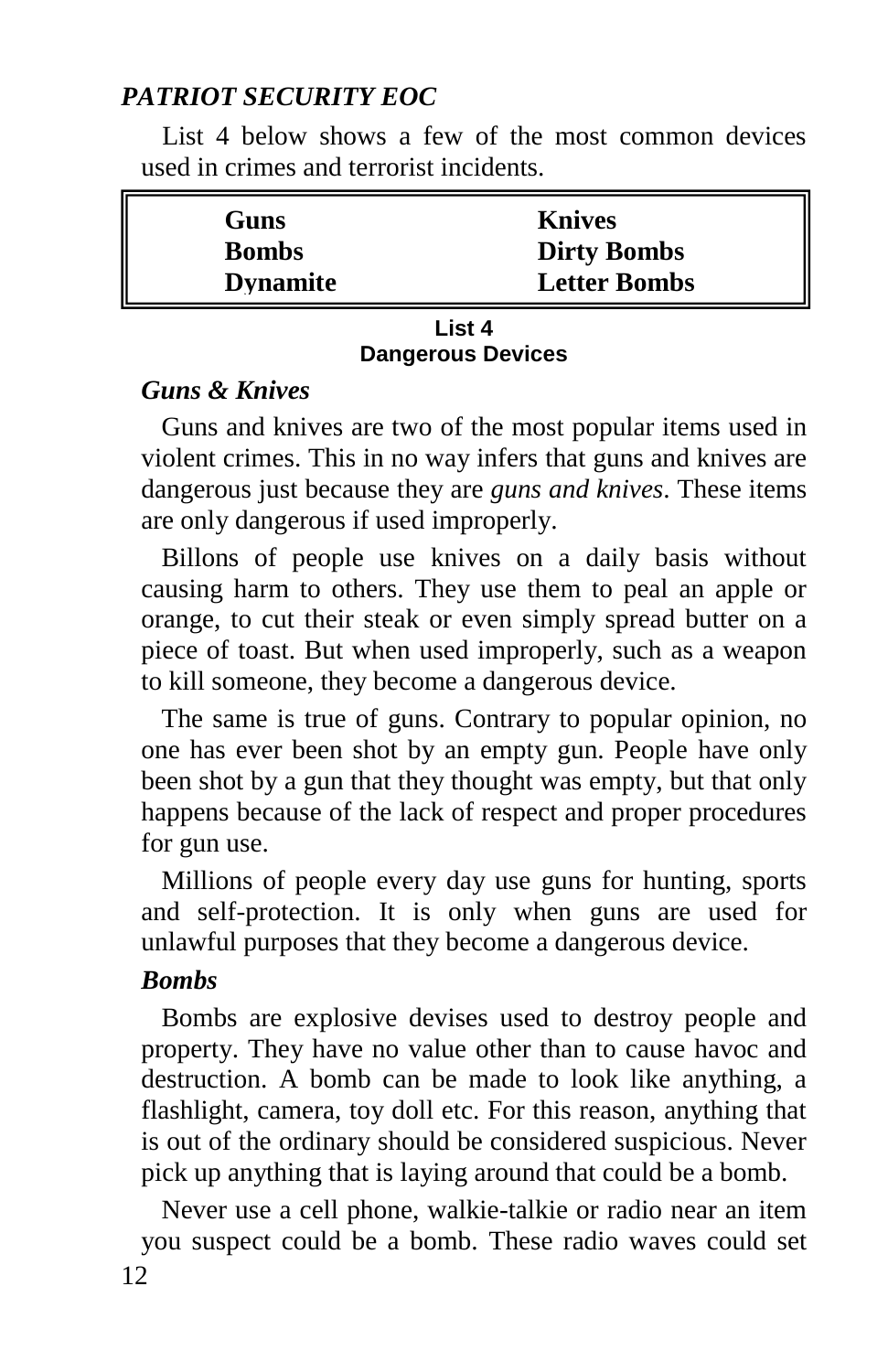the explosive off. Remain at a safe distance from the item and ensure that no one else gets close to it.

#### *Dirty Bombs*

The term "dirty bomb" is most often used to refer to a **R**ADIOLOGICAL **D**ISPERSAL **D**EVICE (RDD), a radiological weapon which combines radioactive material with conventional explosives such as dynamite or **I**MPROVISED **E**XPLOSIVE **D**EVICE (IED). Though an RDD is designed to disperse radioactive material over a large area, the conventional explosive would likely have more immediate lethal effect than the radioactive material. Its purpose would presumably be to create psychological, not physical, harm through ignorance, mass panic, and terror.

#### *Dynamite*

Dynamite is most commonly used in construction to blast thru mountains and rock. If in the wrong hands it can be used to build a bomb (see Bombs above). The difference between a bomb and an explosive devise such as dynamite, is it's intended use.

#### *Letter Bombs*

Letter bombs, such as the types used by Ted Kaczynski (the Unabomber) are small explosives that explode when opened or picked up. The amount of explosive material is small because of the close proximity of the target.

In most cases, this does not effect the security officer because very seldom does a security officer deal with mail or parcel post material.

#### **Recognition of Characteristics and Behavioral Patterns of Persons Who are Likely to Threaten Security**

The ability to successfully recognize the behavioral patterns of those that are likely to threaten security is vital in your ability as a security officer to prevent security threats.

List 5 below list a few patterns that could be signs that a person is about to perform an illegal act.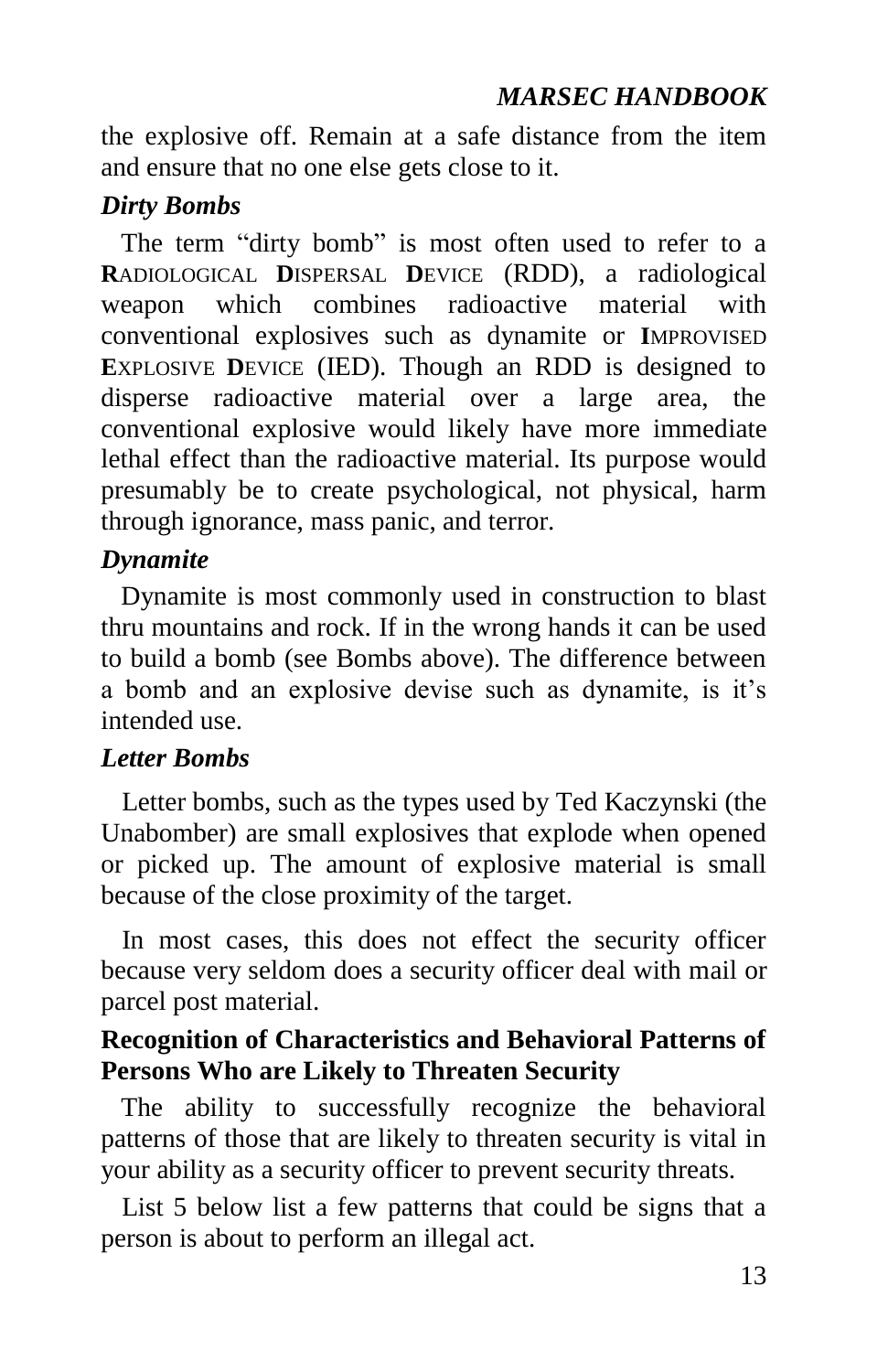| <b>Asking Security Related</b>   | <b>Talking about the Govern-</b> |
|----------------------------------|----------------------------------|
| questions.                       | ment as if it is evil.           |
| <b>Acting Nervous or Anxious</b> | <b>Wearing Bulky Clothes</b>     |

#### **List 5**

#### **Patterns of Persons Likely to Threaten Security**

#### *Asking Security Related Questions*

Anyone asking you about the way you perform your security functions should be politely told "that information is privileged."

#### *Talking About the Government as if it's Evil*

We all have some dislikes about the way our government is ran and to some degree we all complain. This is not the type of situation I'm referring to.

The situation that security personnel should be concerned about is the kind where a person makes a statement about the American Government being the cause of the worlds problems or people that claim we deserved what we got on 9-11 because we are a corrupt nation.

#### **Acting Nervous or Anxious**

Acting Nervous or Anxious doesn't necessarily make a person a terrorist or criminal. They may have very good reasons for acting that way.

As mentioned before, if anything falls out of the **S**TANDARD **O**PERATING **P**ROCEDURES (SOP), you must call the client contact to verify the person's availability to enter the facility.

# *Wearing Bulky Clothes*

A person wearing bulky clothing may just be wearing their style or they might be looking for something to steal. Security personnel should be aware of the people in their environment and the clothes they wear.

# **Techniques Used to Circumvent Security Measures**

The techniques used to circumvent the security measures in place change on nearly a daily basis. Therefore it is very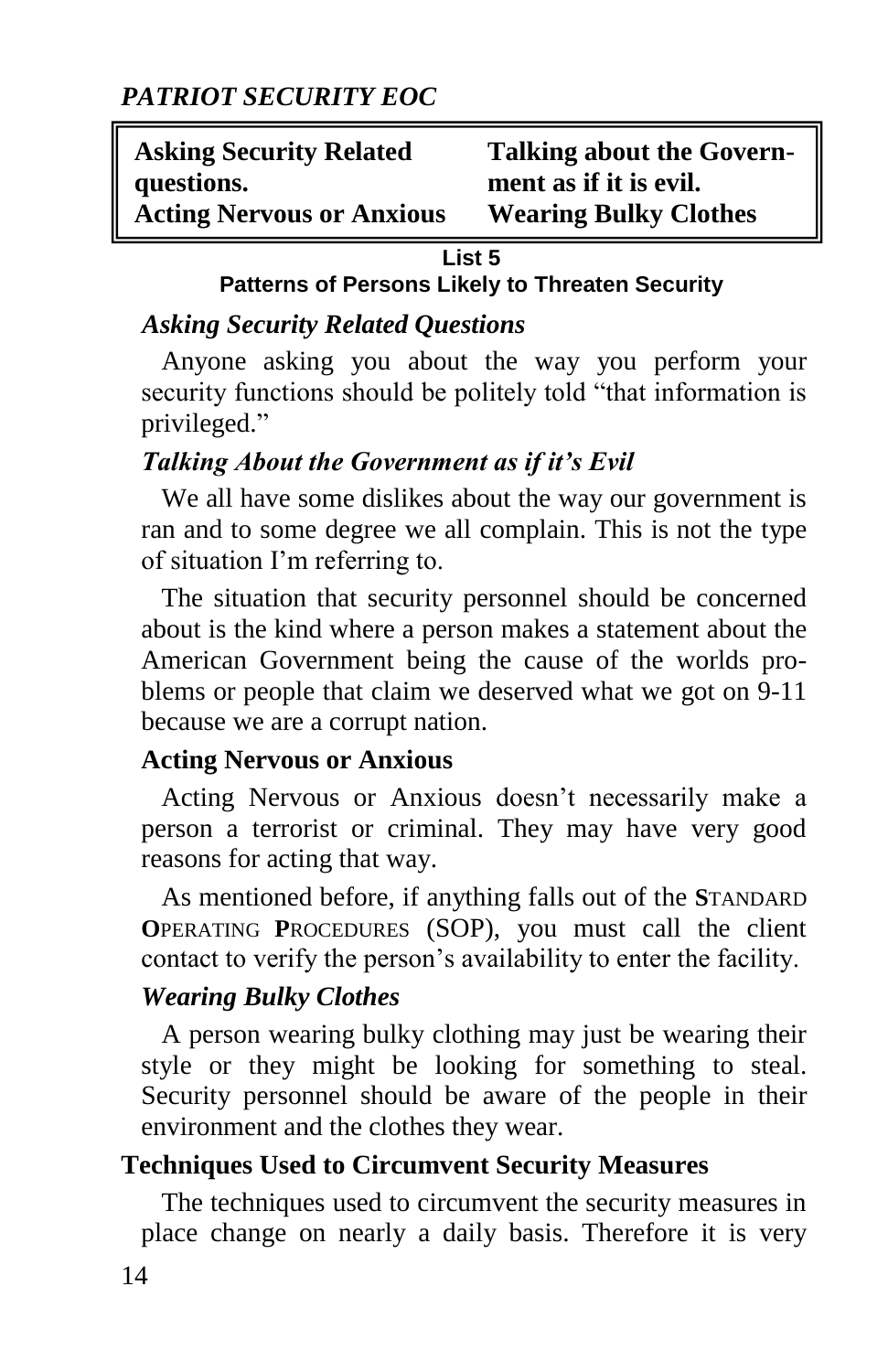important that the security officer remain up to date on the threats and techniques used by persons attempting to do harm to the facility under their control.

List 6 shows a few examples of techniques used to circumvent the security measures put in place to provide safety.

| <b>Digging Under Fences</b> | <b>Cutting holes in Fences</b> |
|-----------------------------|--------------------------------|
| <b>Climbing Over Fences</b> | <b>Diversions</b>              |
| <b>Disguise</b>             |                                |

#### **List 6**

# **Techniques Used to Circumvent Security Measures**

#### **Digging Under Fences**

If you are making rounds and notice a hole under the fence that was not previously there, look at the dirt displacement to determine if it is a security breech or an animal digging under the fence. The dirt displacement should determine the necessary action needing to be taken.

When an animal digs a hole under fences the dirt is thrown in a random pattern directly behind the hole. When a human digs a hole the dirt is placed in a pile off to the side.

# **Cutting Holes in Fences**

Holes in fences are a security violation that must be addressed immediately. These types of incidents should be reported to the **F**ACILITY **S**ECURITY **O**FFICER (FSO) as soon as possible.

# **Climbing Over Fences**

If you observe anyone climbing over a fence it should be reported immediately. Nearly all fences at a MARSEC site are six feet high with either barbed wire, razor wire or both running across the top. This is a serious security breach and should be addressed immediately.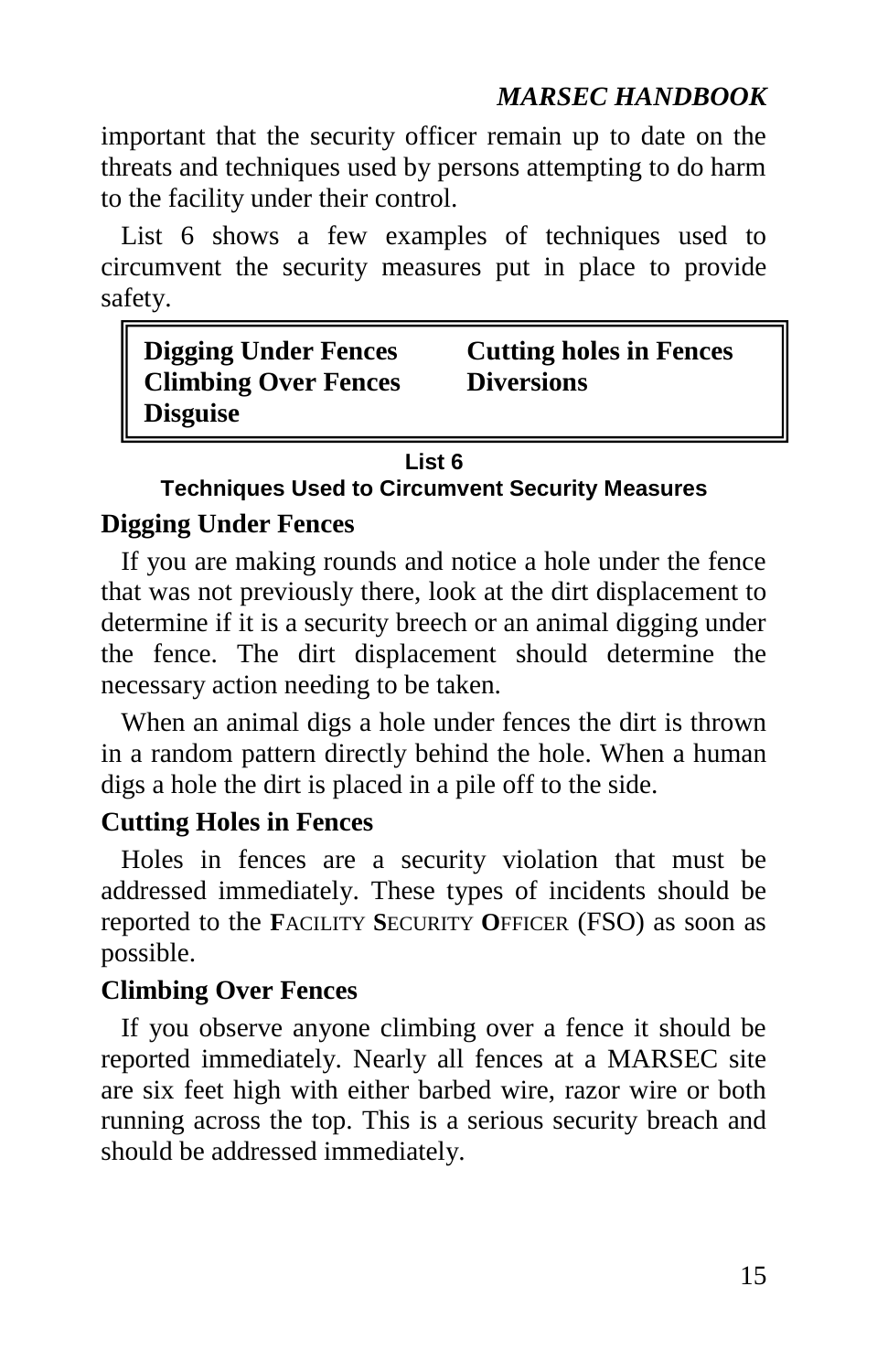# **Diversions & Disguise**

These were addressed earlier on pages 7 & 9, please refer to those pages.





# **The Meaning and Consequential Requirements of the Different MARSEC Levels**

Maritime Security is regulated by the **D**EPARTMENT OF **H**OMELAND **S**ECURITY (DHS) which the **U**NITED **S**TATES **C**OAST **G**UARD (USCG) is a branch of and the primary enforcers. The DHS has devised a color code system to advise the public of the seriousness of the threat to the United States. This code is called the **H**OMELAND **S**ECURITY **A**DVISORY **S**YSTEM (HSAS)and is pictured at right.



Maritime Security uses a different system but it is based on the HSAS system. The HSAS has five levels whereas the Maritime Security system has only three.

The chart below details the relationship between the two systems.

| <b>HSAS</b>     | <b>MARSEC</b>   |
|-----------------|-----------------|
| <b>SEVERE</b>   | <b>MARSEC 3</b> |
| <b>HIGH</b>     | <b>MARSEC 2</b> |
| <b>ELEVATED</b> |                 |
| <b>GUARDED</b>  | <b>MARSEC1</b>  |
| Low             |                 |

The screening ratio is determined by the **F**ACILITY **S**ECURITY **P**LAN (FSP). Due to the sensitive nature of the screening ratio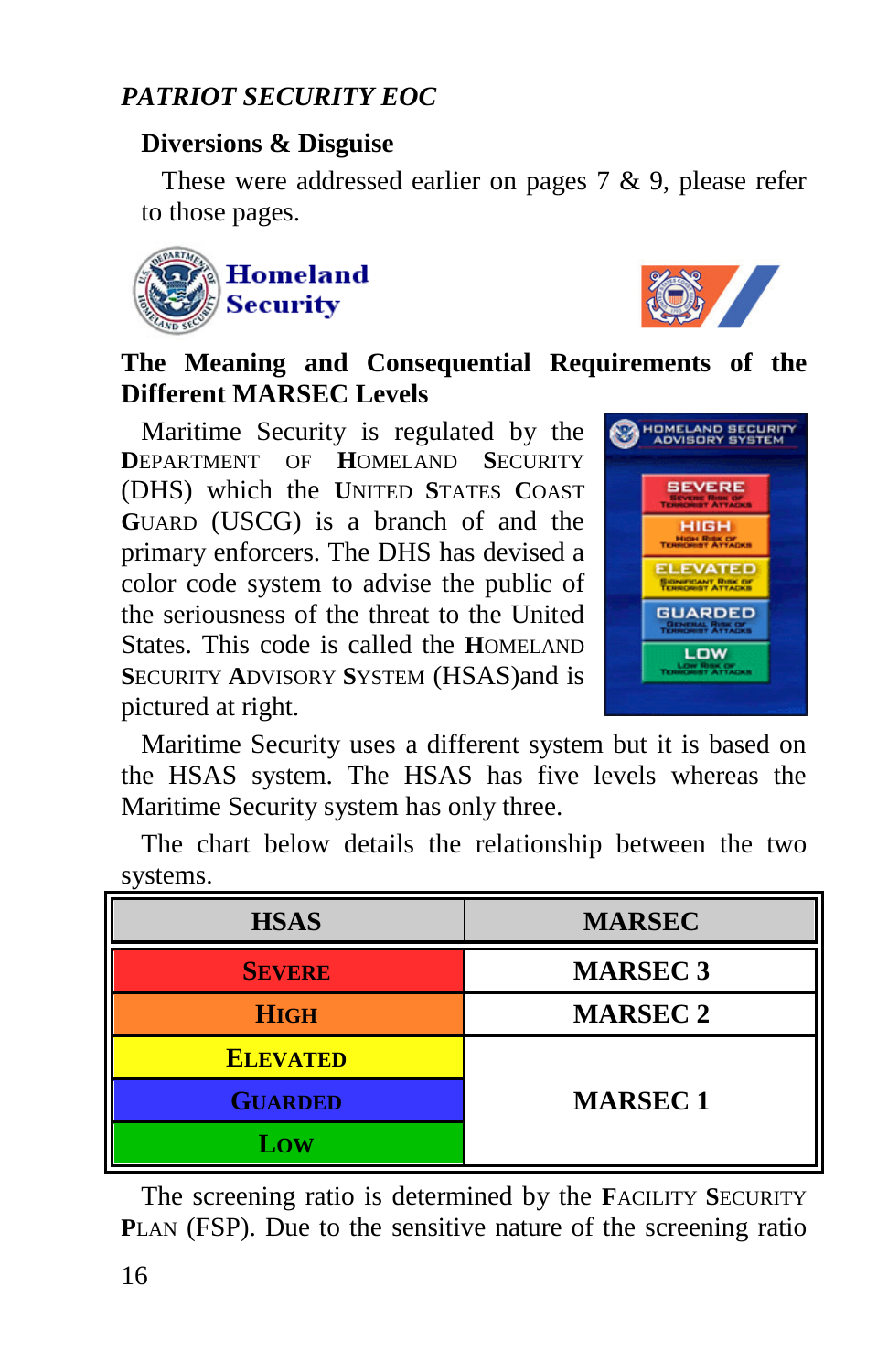per each MARSEC level, it is necessary that you be trained in that aspect of MARSEC on each individual site during phase two of your training.

# **Changing the MARSEC Level**

When the **U**NITED **S**TATES **C**OAST **G**UARD (USCG) changes the MARSEC level, security personnel has 12 hours to implement the security changes needed to be in compliance with the new MARSEC level. AS a security officer you will be contacted by the **F**ACILITY **S**ECURITY **O**FFICER (FSO) to change the MARSEC level. The Coast Guard will *NOT* contact you.

It is very important that you understand that it is the **F**ACILITY **S**ECURITY **O**FFICER (FSO) that raises and lowers the MARSEC levels at the individual sites, *NOT* the **U**NITED **S**TATES **C**OAST **G**UARD (USCG).

When the MARSEC level is lowered, you will receive a call from the **F**ACILITY **S**ECURITY **O**FFICER (FSO) informing you that the MARSEC level is being lowered. After hanging up, you *MUST* call the **FSO** back to confirm that the MARSEC level is being lowered before you actually lower the current MARSEC procedures.

# **Crowd Management and Control Techniques**

From time to time it is possible that you may be required to enforce crowd control. This is not a difficult task as long as you treat everyone with respect and *NEVER* lose your temper.

The primary duty of the security officer is to ensure that the area in their charge is safe and secure. This is primarily accomplished by your presence.

Follow these rules when presented with crowd control:

- 1. Keep the crowd calm
- 2. Always be polite but firm
- 3. Never raise your voice or scream at a person
- 4. Never act in an offensive manner.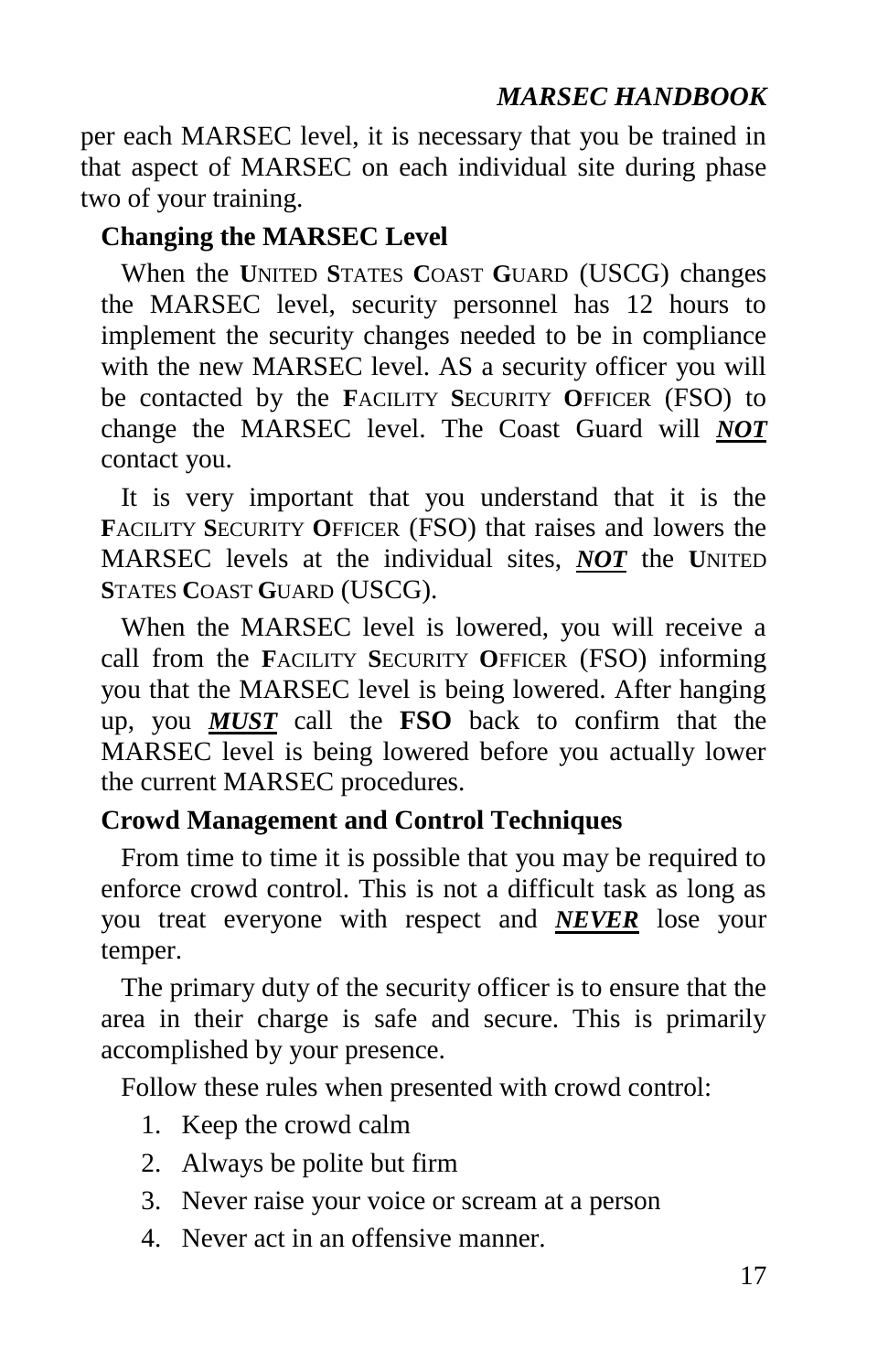#### **NEVER MAKE ANY STATEMENTS TO THE NEWS MEDIA.**

Be sympathetic with the crowds cause *WITHOUT* agreeing with it. Being sympathetic, again, without agreeing with the cause, can be a very powerful tool in keeping the crowd calm.

The general rule when presented with protestors is to neither agree or disagree with their cause, only be sympathetic with their predicament. This helps them feel that you understand them and thereby making them less anxious.

Crowd control also occurs when an emergency happens inside a facility. When this occurs you will be required to direct people to a safe staging point. A staging point is where people gather during an emergency until everyone can be accounted for.

You will need to make sure that no one leaves until the facility manager has given approval for them to leave.

# **Methods of Physical Screening of Persons, Personal Effects, Baggage, Cargo, and Vessel Stores**

All facilities under MARSEC supervision are required to screen (search) vehicles that enter the property. Each site has it's own percentage that is unique to that site. The exact number of vehicles to be screened will depend on the **F**ACILITY **S**ECURITY **P**LAN (FSP) for that site and will be addressed when you are trained in section two, *Site Specific Information*.

As a Patriot Security Officer you will be required to screen vehicles. This is not a complicated task and only takes about five minutes to complete a through screening. When it is necessary to screen a vehicle, follow the guidelines below.

# **Areas to be screened**

When screening make sure to screen the following areas:

- 
- Inside the Console Under the Seat
- Under the Hood In the Trunk
- Inside the Vehicle Inside the Glove Box
	-
	-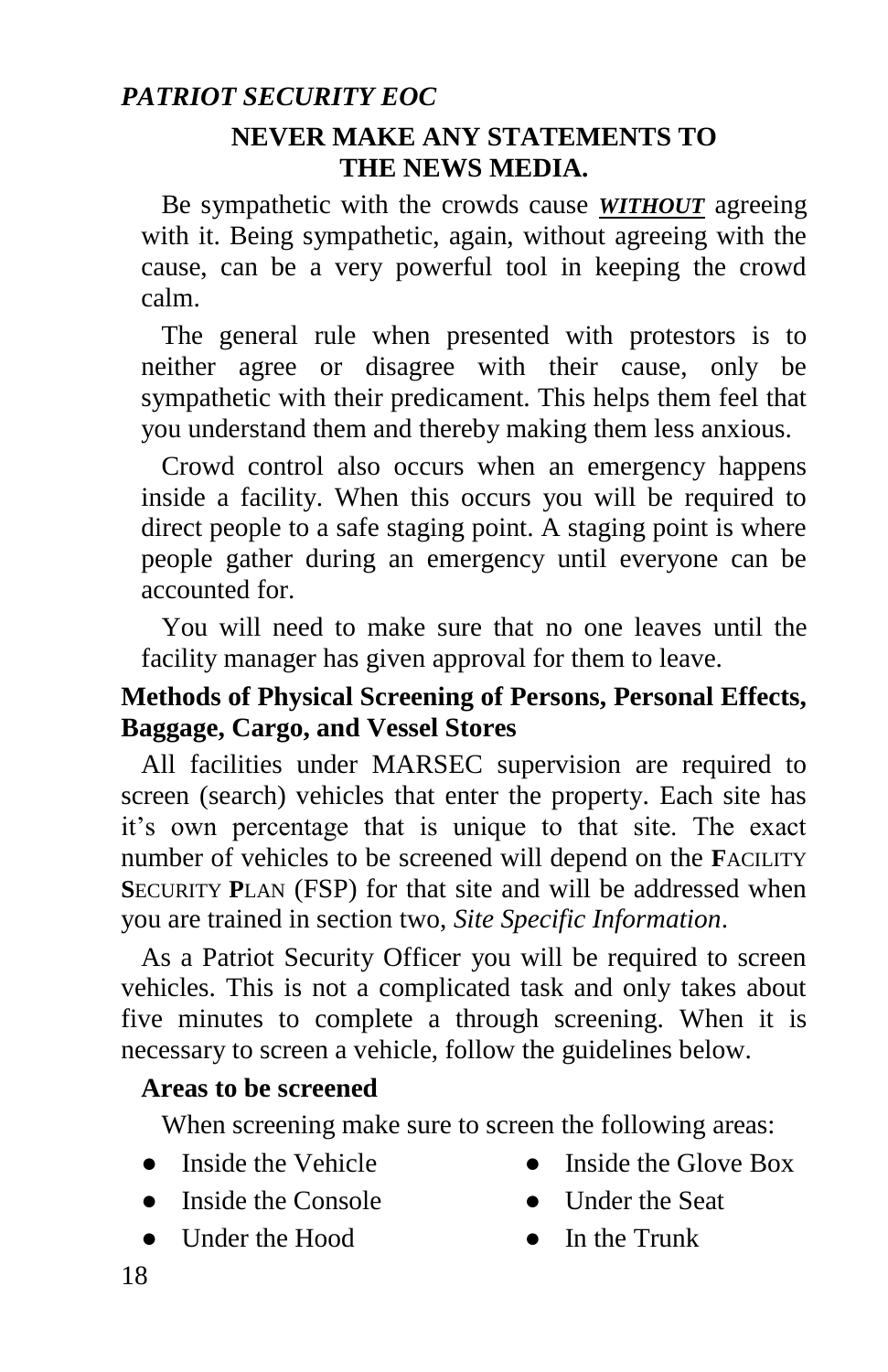#### • Inside Baggage • Under the Vehicle

When screening, *NEVER* open any of the above mentioned items. It is the responsibility of the vehicle owner to open these items. For that reason, ask them to open the hood, trunk, glove box and console before they exit the vehicle.

Once they have done so they will need to go to the front of the vehicle and raise the hood. After they have raised the hood, ask them to stand by the drivers door. Never let anyone stand behind you or follow you as you screen the vehicle.

While looking under the hood special consideration should be given to ensure the hood does not fall on you. For this reason you should always keep one hand on the hood as you screen the engine compartment. Once you are done with the engine compartment, continue to the passenger compartment without closing the hood.

Once at the passenger compartment, look inside the glove box, which should have been opened before the driver exited the vehicle. Check for any items that are not allowed.

Look under the seat as well. When looking under the seat, do not place your hand under the seat to see if there is anything there. This is a safety violation. There could be a number of items that could either cut or stab the hand. To look under the seat, lean down and make a visual inspection.

Continue around the vehicle screening the rear seat compartment and trunk as well as any baggage they may have.

When you are finished screening, thank the vehicle owner for their patience and cooperation. At this point you should follow the rules and regulations of the specific facility you are securing concerning regular procedures for admittance.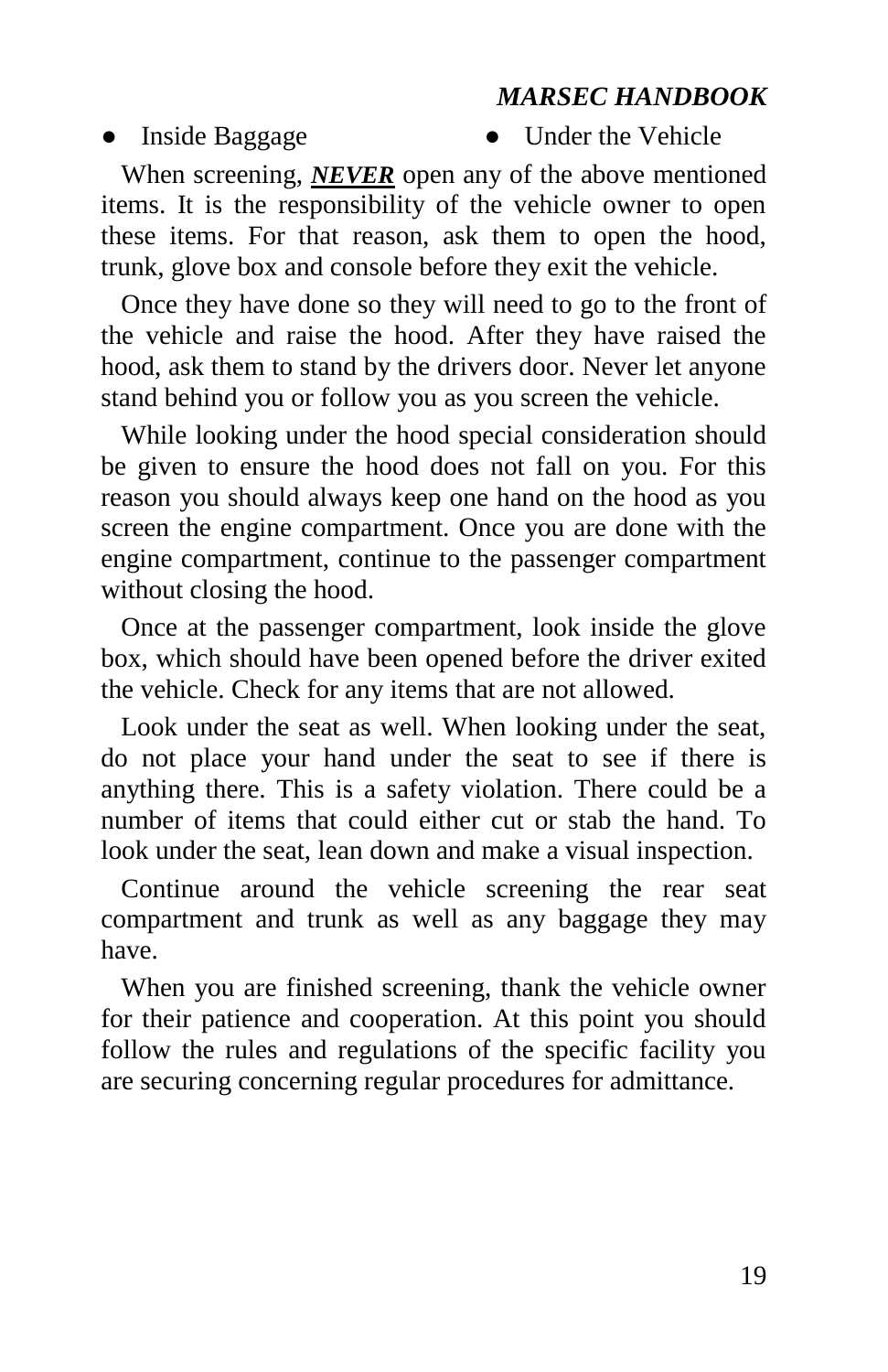#### *SECTION TWO – SITE SPECIFIC INFORMATION***.**

In the second phase of your MARSEC training you will receive *ON SITE* training about the security procedures used at the site you are posted on.

#### **Security Related Communication**

Facilities use many different types of devices for communications, phones, cell phones, radios or walkietalkies are just a few examples. You should make yourself familiar with how to use each of these means of communication.

# **Knowledge of Emergency Procedures and Contingency Plans**

During an emergency, security personnel are required to assist in the evacuation and safety of the facility. Your duties are to ensure that the emergency procedures are followed and work as planed.

If there are any problems that you notice, report them to the **F**ACILITY **S**ECURITY **O**FFICER (FSO) so he can address those issues at a later date.

You will also most likely need to direct emergency personnel to the area of the emergency.

# **Operation of Security Equipment and Systems**

There are a number of different security equipment and systems that the security officer may be required to operate at any facility. You should familiarize yourself with these items and how to properly use them.

Some sites use **C**LOSED **C**IRCUIT **T**ELEVISIONS (CCTV), electronic gates, golf carts, flashlights etc. on a daily basis. Once you are on a site you will be trained on these items if necessary.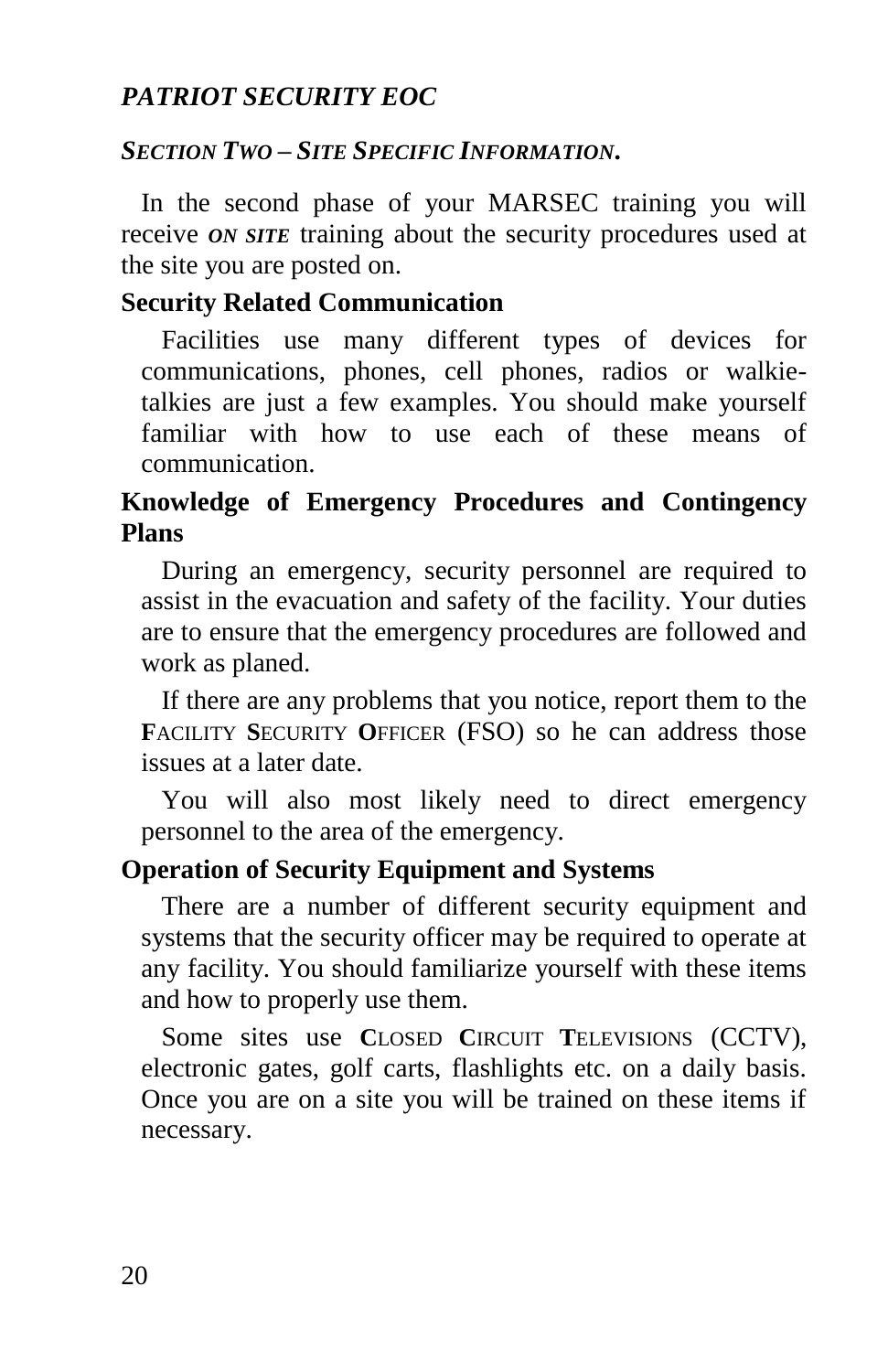# **Testing, Calibration and Maintenance of Security Equipment and Systems**

On most sites the equipment belongs to the facility and should never be tampered with by the Patriot security officer. Therefore unless told, never calibrate or perform any type of maintenance on any equipment.

You may perform simple test from time to time on some equipment, such as opening and closing a gate, cycling thru cameras to ensure they all work etc.

#### **Inspection, Control and Monitoring Techniques**

Each facility will have it's own special techniques used to monitor and maintain a secure environment. As a security officer you will need to make yourself familiar with each facility and it's monitoring operations.

You will also need to be familiar with the inspection and control procedures used at each facility to enable you to perform your security duties.

#### **Relevant Provisions of the Facility Security Plan**

Each facility has a Facility Security Plan (FSP) that details the exact procedures required for their facility by the United Coast Guard (USCG) to ensure the security and safety of the United States and it's citizens.

As a security officer you will need to be familiar with the sections of the FSP as it relates to you. In most Facility Security Plans (FSP) the sections that deal with persons with security related duties, which the security officer is a part, is very small. In most cases it is less than ten pages.

These rules should be located in the Post Orders located on each site or they will be explained by a site supervisor, field supervisor or the client.